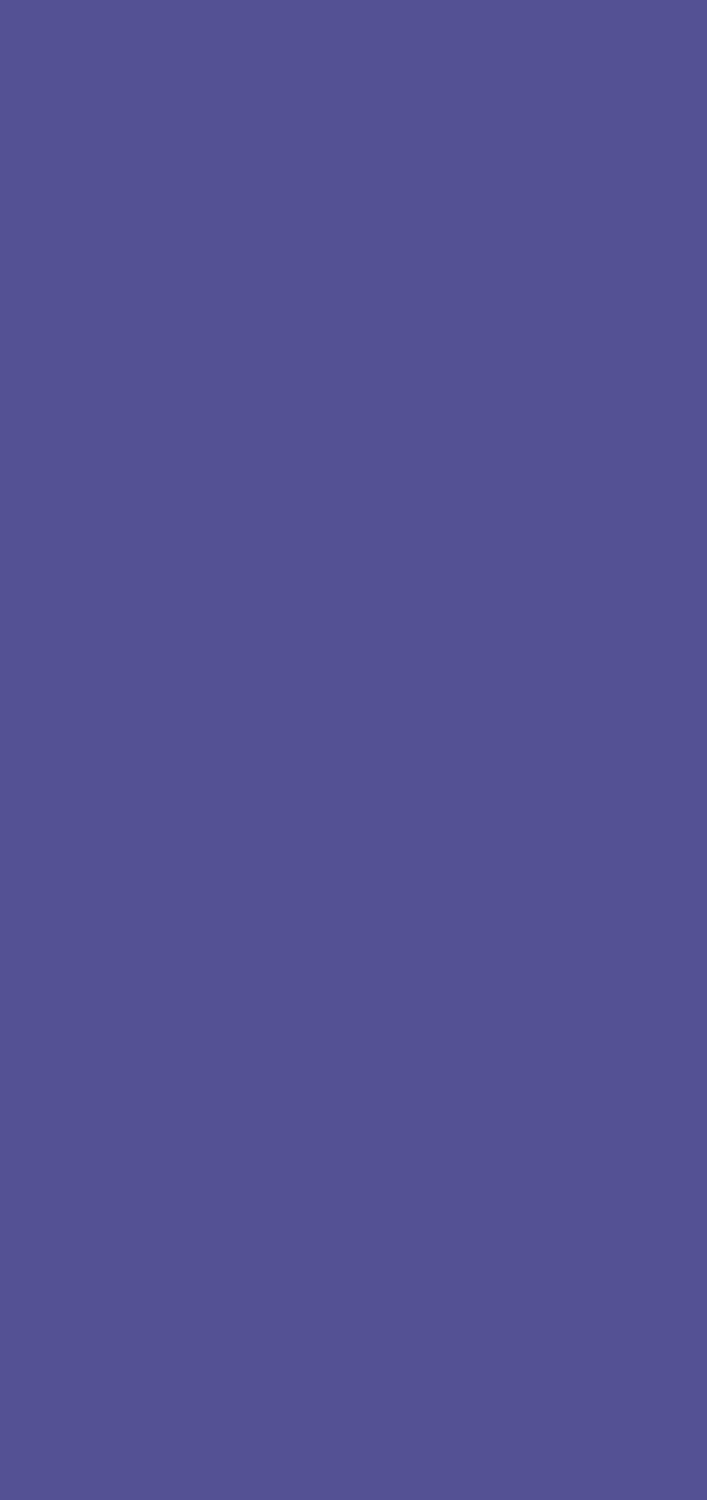# **Contents.**

|                 | Bank of Melbourne Privacy Statement.  4                                                            |  |
|-----------------|----------------------------------------------------------------------------------------------------|--|
| 1.              |                                                                                                    |  |
| 2.              |                                                                                                    |  |
| 3.              |                                                                                                    |  |
|                 | Important information about our collection of                                                      |  |
|                 |                                                                                                    |  |
| 4.              | Why we collect and hold your personal information. 10                                              |  |
| 5.              | You do not have to provide us with your personal<br>information or credit-related information. 13  |  |
| 6.              | Laws that require or authorise us to collect,<br>use and/or disclose your personal information. 13 |  |
| 7.              | Collecting your personal information from others.  14                                              |  |
| 8.              | Who we disclose your personal information to, and why. 16                                          |  |
| 9.              | Do we use or disclose your personal information                                                    |  |
|                 | <b>Statement of Notifiable Matters: Our handling</b>                                               |  |
|                 |                                                                                                    |  |
| 10.             | Credit reporting and credit-related information. 21                                                |  |
|                 | Particular circumstances that may apply to you.  24                                                |  |
| 11 <sup>1</sup> | If we ask for, or collect, your Tax File Number.  24                                               |  |
| 12.             | If you apply for, or obtain, an insurance product.  26                                             |  |
| 13.             | If you give us personal information about someone else. 27                                         |  |
| 14.             | If you are a representative of a customer. 27                                                      |  |
|                 | Further information about our handling of                                                          |  |
|                 |                                                                                                    |  |
| 15.             | What personal information do we collect and hold?  28                                              |  |
| 16.             | How and when do we collect your information? 31                                                    |  |
| 17.             | Additional reasons why we hold, use and disclose                                                   |  |
| 18.             |                                                                                                    |  |
| 19.             | How we protect your personal information.  34                                                      |  |
| 20.             | Sharing your personal information overseas.  34                                                    |  |
| 21.             | Accessing and correcting your personal information.  35                                            |  |
| 22.             | Resolving your privacy complaints and concerns.  36                                                |  |
| 23.             |                                                                                                    |  |
| 24.             |                                                                                                    |  |
| 25.             |                                                                                                    |  |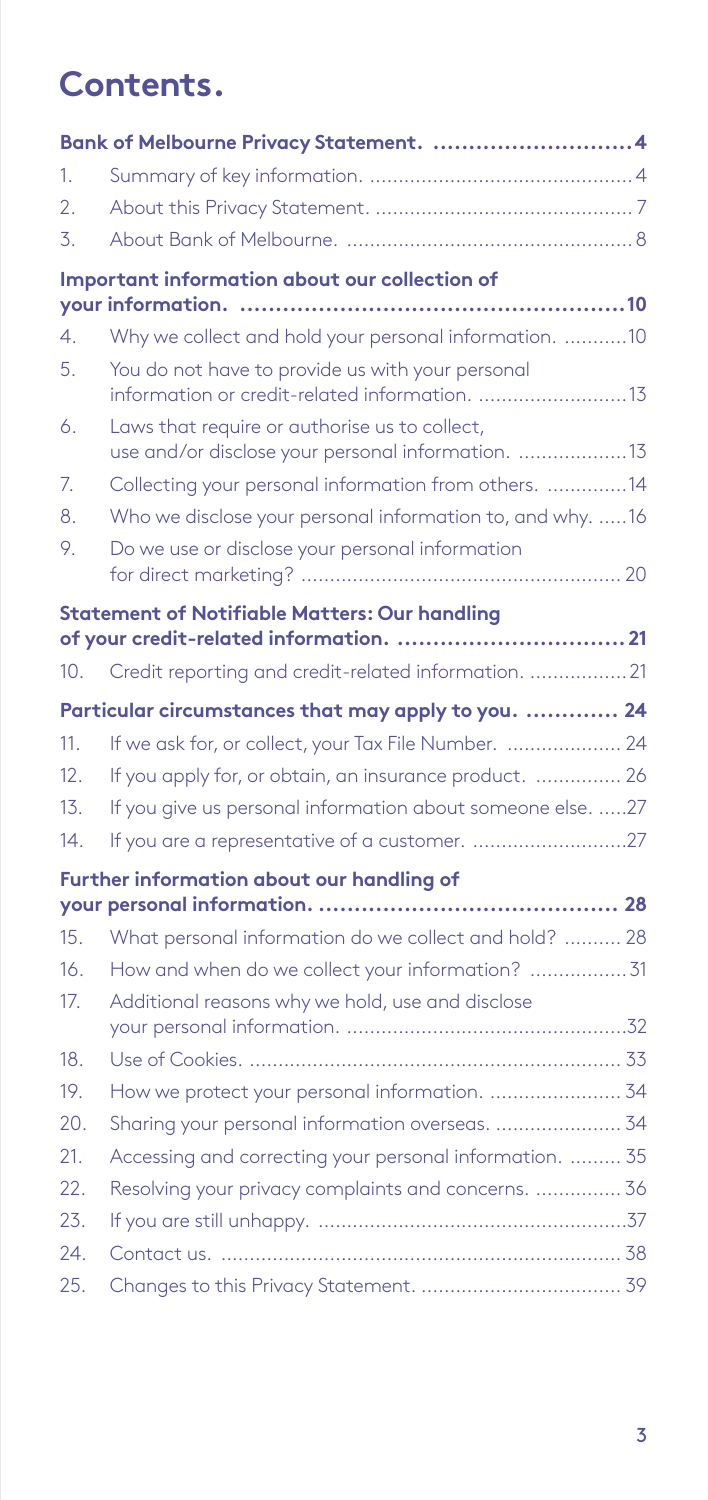# <span id="page-3-0"></span>**Bank of Melbourne Privacy Statement.**

Protecting our customers' privacy is fundamental to the way we do business. We are committed to earning and maintaining your trust by carefully and respectfully managing your personal information and credit-related information.

This Privacy Statement provides important information about how we collect and handle your personal information, including the purposes for which we collect and use your information and the types of organisations we share it with (some of which are located outside of Australia). It also explains how you can access and correct the personal information we hold about you, and how you can make a complaint about our handling of your personal information.

# 1. Summary of key information.

#### **Why are we collecting your personal information?**

Westpac Banking Corporation and its Australian related body corporates (the **Westpac Group, we, us, our**) collect your personal information to provide you with products and services and to provide you with assistance and support. Some Australian members of the Westpac Group may also collect your creditrelated information for the same purposes.

We also collect or generate information based on your transactions, preferences and behaviours (including through use of our website and apps) so that we can tailor our digital content and products and services to you. For more information, [see section 4.](#page-9-1)

#### **With whom do we share your personal information?**

We may share your personal information with members of the Westpac Group (including members of our group outside Australia), our authorised representatives (for example, RAMS franchisees) and other organisations that help us run our business and other entities described in [section 8.](#page-15-1)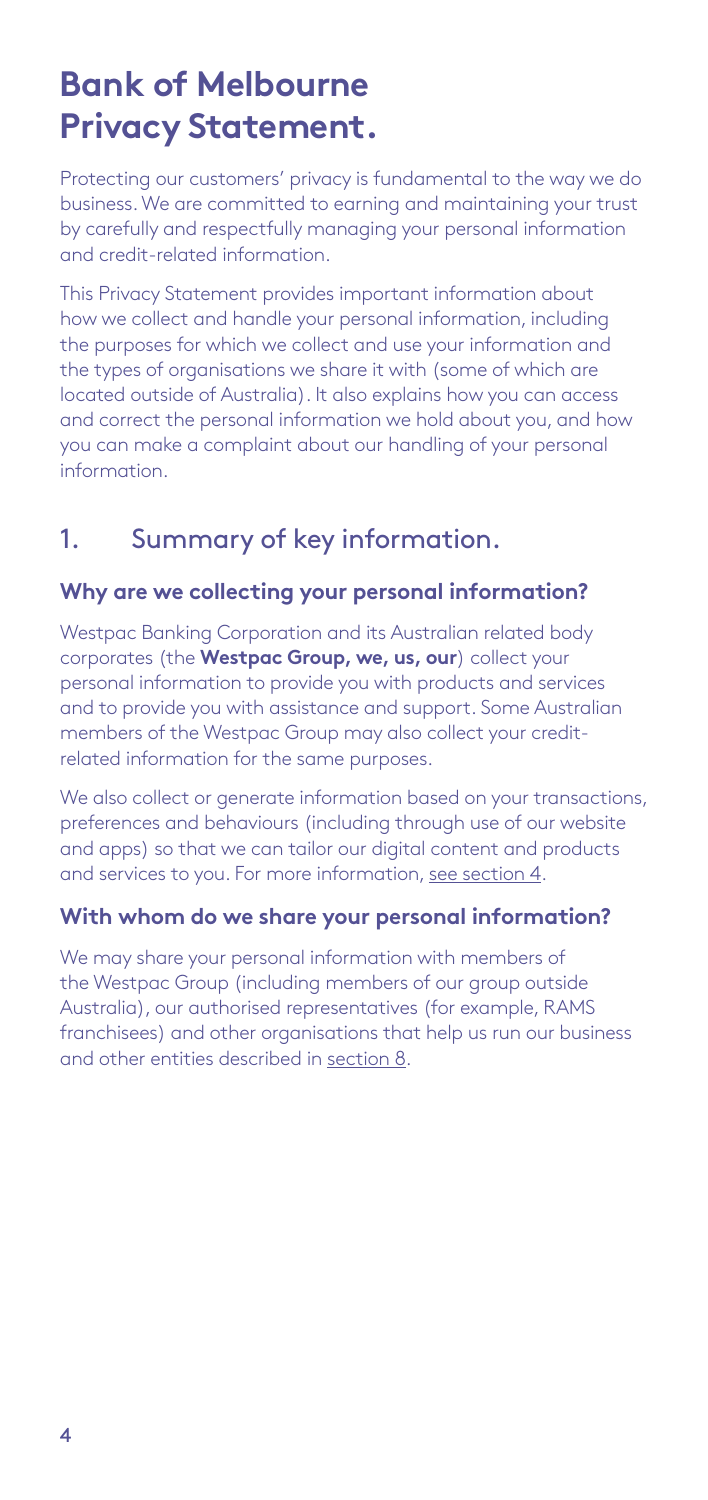#### **We use your personal information to send you offers.**

We will use your personal information to send you offers for products and services we believe may be of interest and value to you (including by email, SMS or other means) unless you have previously told us that you do not want to receive marketing offers from us. The products and services offered may be provided by us or by one of our third-party partners. If you do not want to receive direct marketing offers from us, you can manage your marketing preferences in your online banking profile, contact us using the contact details set out below or follow the opt-out instructions in the message. For more information, [see section 9](#page-19-1).

#### **If you are applying for, or providing a guarantee, for a credit product.**

If you apply for a credit product, such as a credit card or mortgage, or provide a guarantee for a credit product, we will also collect your credit-related information to assess (or have another member of the Westpac Group as the credit provider assess) your application for credit, and to manage the credit product. We (that is, the Westpac Group entity that is the credit provider for the credit product you applied for or in relation to any guarantee for such) will also share your information with credit reporting bodies. You should be aware of the following:

- Credit reporting bodies may include your personal information and credit-related information in reports that they provide to other credit providers to assist us and other providers in assessing your credit worthiness (such as when you have applied for a loan from the provider).
- If you fail to meet your payment obligations to us in relation to consumer credit, we are required to disclose this to a credit reporting body. From 1 July 2022, if you enter a financial hardship arrangement in relation to credit to which the *National Consumer Credit Protection Act 2009* (Cth) applies, we are also required to disclose this to credit reporting bodies. If you commit a serious credit infringement, such as obtaining credit by fraud, we may also disclose this to a credit reporting body.
- Credit reporting bodies offer a service to credit providers wishing to send direct marketing material about credit services to individuals. This is called "credit pre-screening". You have a right to request credit reporting bodies not to use your credit reporting information to pre-screen you for direct marketing purposes.
- You can request the credit reporting body not to use or disclose credit reporting information about you if you reasonably believe that you have been, or are likely to be, a victim of fraud.
- For contact details and information about how those credit reporting bodies manage credit-related information, please see their privacy policies and contact details available on their websites linked below.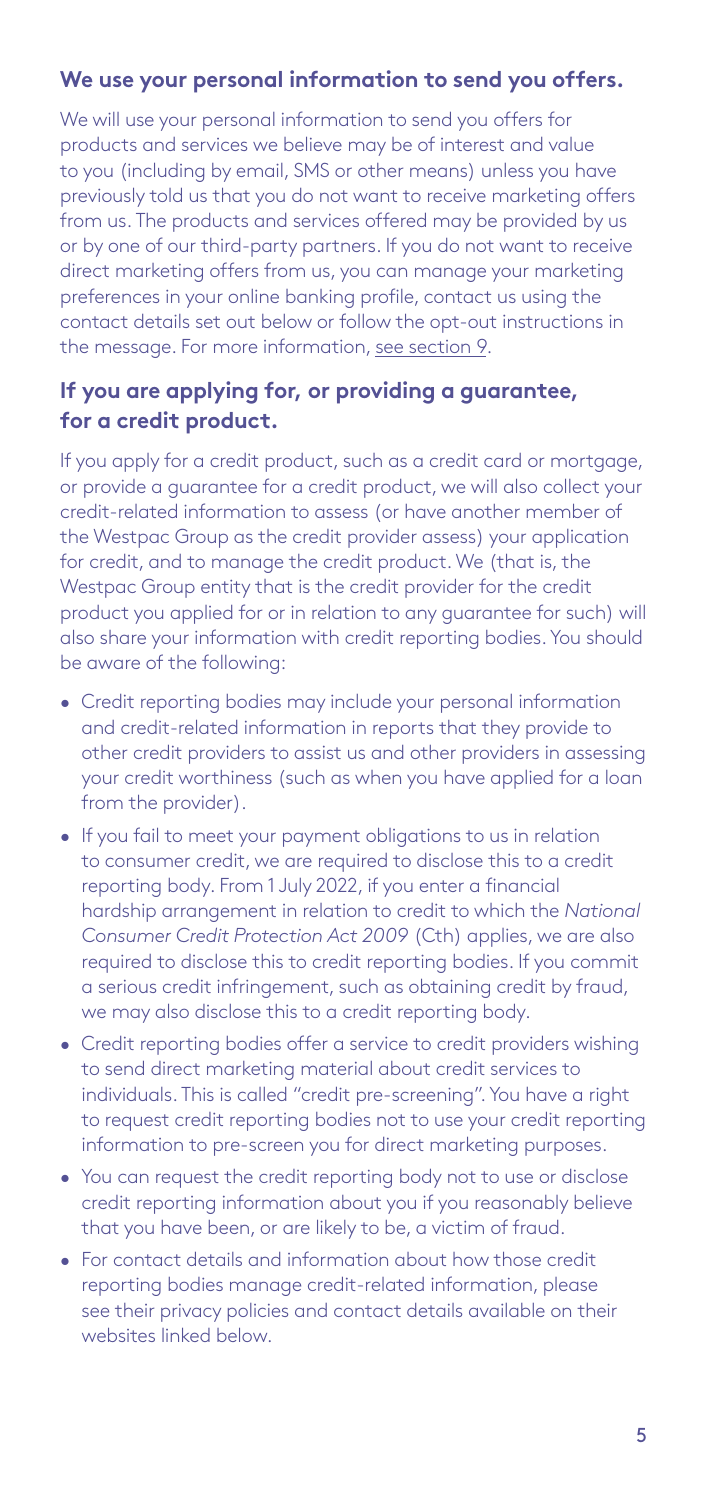- The credit reporting bodies we use are:
	- − Equifax [equifax.com.au](http://www.equifax.com.au)
	- − Illion [illion.com.au](http://www.illion.com.au)
	- − Experian [experian.com.au](https://www.experian.com.au/)

For Capital Finance Australia Limited, we only use Equifax.

#### **Further information.**

For more information on how you can access and correct the personal information we hold about you (including credit-related information), make a complaint, or the circumstances in which we share information to entities outside of Australia, please see the relevant sections below.

#### **You do not have to provide us with your personal information or credit-related information.**

If you choose not to, we may not be able to process your application for a product or service, assist with your enquiries, provide all of the features available for a product or service, or respond to any complaint to us.

#### **If you are providing us with personal information about someone else.**

You must first make them aware that you'll be doing this, the contents of this Privacy Statement, and that we will collect and handle their personal information in accordance with this Statement and any other relevant Privacy Notices. If you are providing us with another person's sensitive information, you must first obtain their consent to sharing it with us and their consent to us collecting and handling their sensitive information in accordance with this Privacy Statement and any other relevant Privacy Notices.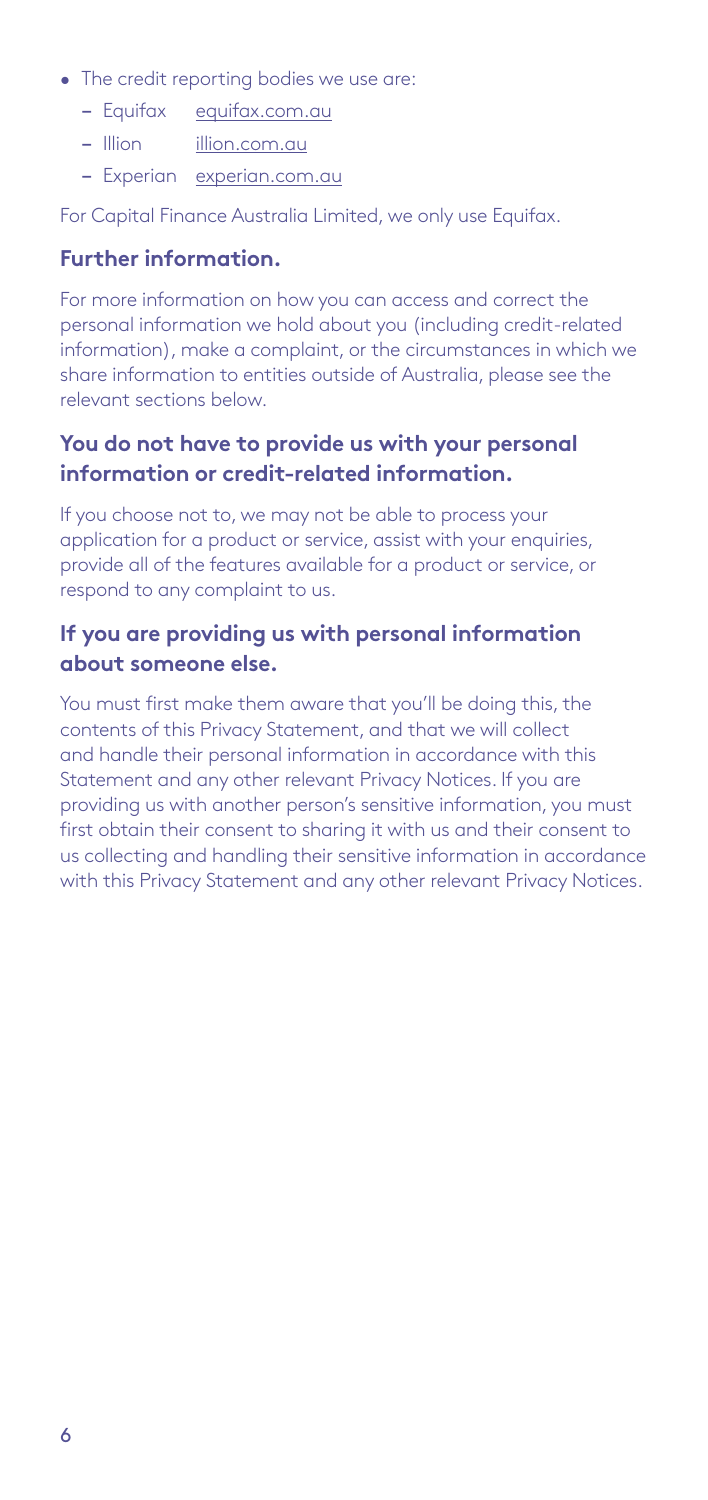# <span id="page-6-0"></span>2. About this Privacy Statement.

This Privacy Statement includes our:

- **Privacy Collection Notice**, which includes information about our collection and handling of your personal information for our products and services;
- **Statement of Notifiable Matters**, which provides information about the entities to whom we (that is, the Westpac Group entity acting as the credit provider for the credit product you applied for or in relation to any guarantee for such) may disclose your credit-related information, as well as information on certain rights you have in relation to your credit-related information;
- **Privacy Policy**, explaining how our Australian businesses handle and manage personal information; and
- **Credit Reporting Policy**, which explains how we (that is, the Westpac Group entity acting as the credit provider for the credit product you applied for or any guarantee related to such) manage your credit-related information. Our handling of credit-related information is regulated by the Privacy Act and the Privacy (Credit Reporting) Code.

Depending on your circumstances, including the product or service you apply for, or obtain, from us, some or all of this Privacy Statement may be relevant to you. On occasion, we will need to provide you with additional information specific to a collection of personal information, in which case we will provide you with a supplementary privacy notice. Please read this Statement, and any supplementary privacy notice provided to you, and contact us if you have any questions.

You can download a copy of our full Privacy Statement or view the full Privacy Statement online or contact us at [bankofmelbourne.com.au/privacy/privacy-statement](http://www.bankofmelbourne.com.au/privacy/privacy-statement) for a free printed copy using the contact details set out below.

#### **Important information about your specific circumstances.**

Whilst this Privacy Statement applies generally to you as a customer of the Westpac Group, there are certain sections of this Statement which may only apply in particular circumstances. Please read the following sections if they apply to you:

- [Section 10](#page-20-1) 'Credit reporting and credit-related information' if you are **applying for, or providing a guarantee for, a credit product**, including a mortgage or credit card.
- [Section 11](#page-23-1) if we ask for, or collect, your **tax file number** (TFN).
- [Section 12](#page-25-1) if you apply for, or obtain, an **insurance product**.
- [Section 13](#page-26-1) if **you give us personal information about someone else**.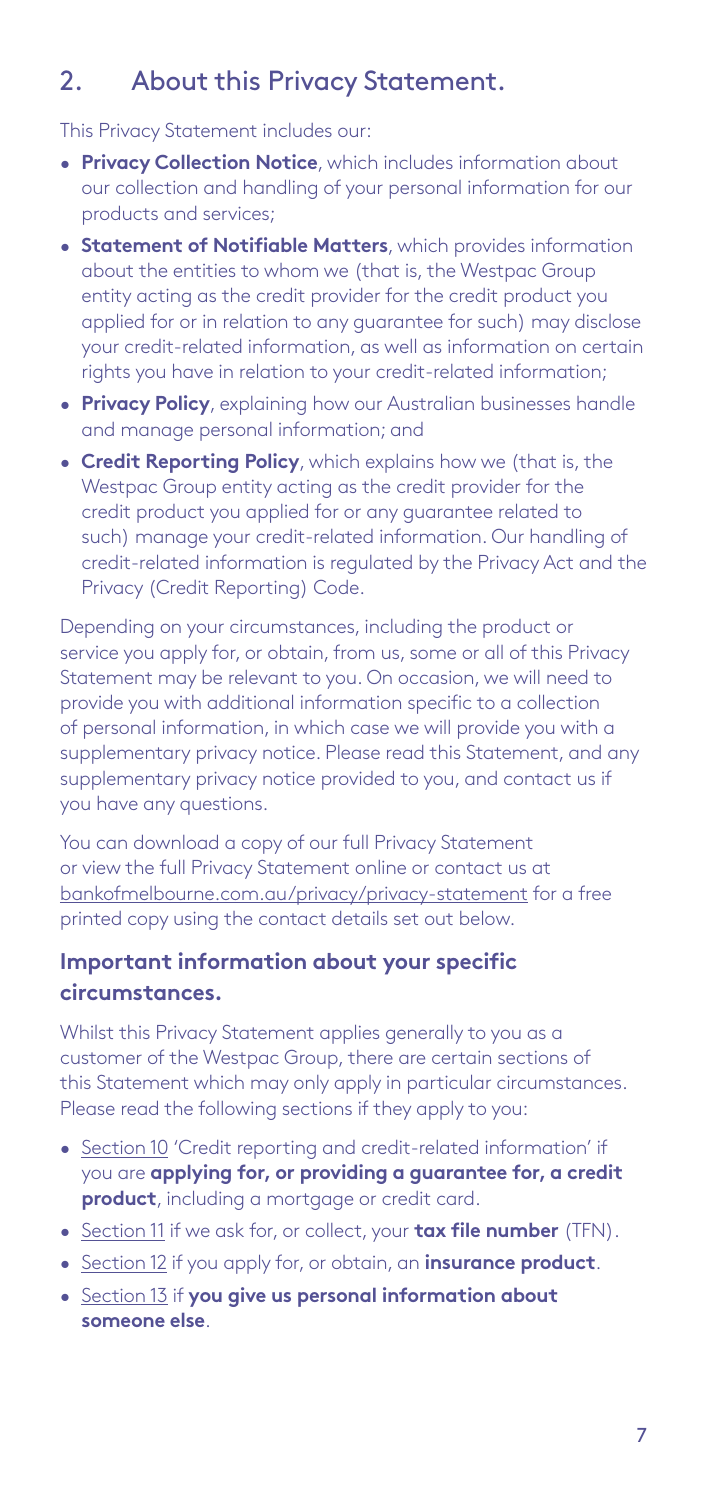# <span id="page-7-1"></span><span id="page-7-0"></span>3. About Bank of Melbourne.

Bank of Melbourne is part of Westpac Banking Corporation. Westpac Banking Corporation and its Australian related body corporates (the **Westpac Group, we, us, our**) are bound by the *Privacy Act 1988* (Cth) ('**Privacy Act**') and must protect your personal information according to that Act.

Only some members of the Westpac Group (credit providers) share credit-related information with credit reporting bodies. When we refer to disclosure to, or collection from, a credit reporting body in this Statement, we mean in relation to:

| <b>Westpac Group</b><br><b>Australian Business</b>                       | <b>Credit provider</b>                                                                            |  |
|--------------------------------------------------------------------------|---------------------------------------------------------------------------------------------------|--|
| <b>Bank of Melbourne,</b><br><b>Bank SA and</b><br><b>St.George Bank</b> | Westpac Banking Corporation,<br>St.George Finance Limited and<br>St. George Motor Finance Limited |  |
| вT                                                                       | <b>BT</b> Securities Limited                                                                      |  |
| <b>Capital Finance</b>                                                   | Capital Finance Australia Limited                                                                 |  |
| <b>Westpac, RAMS</b><br><b>Home Loans and Xylo</b>                       | <b>Westpac Banking Corporation</b>                                                                |  |

#### **In Australia.**

Westpac Group includes:

- Westpac Banking Corporation
- Bank of Melbourne, Bank SA, St.George Bank and Xylo each a part of Westpac Banking Corporation
- Advance Asset Management Limited
- Altitude Rewards Pty Limited
- Asgard Capital Management Limited
- BT Funds Management Limited
- BT Funds Management No. 2 Limited
- BT Portfolio Services Limited
- BT Securities Limited
- Capital Finance Australia Limited
- Qvalent Pty Limited
- RAMS Financial Group Pty Limited
- St.George Finance Limited
- St.George Life Limited
- St.George Motor Finance Limited
- Westpac Financial Services Limited
- Westpac Life Insurance Services Limited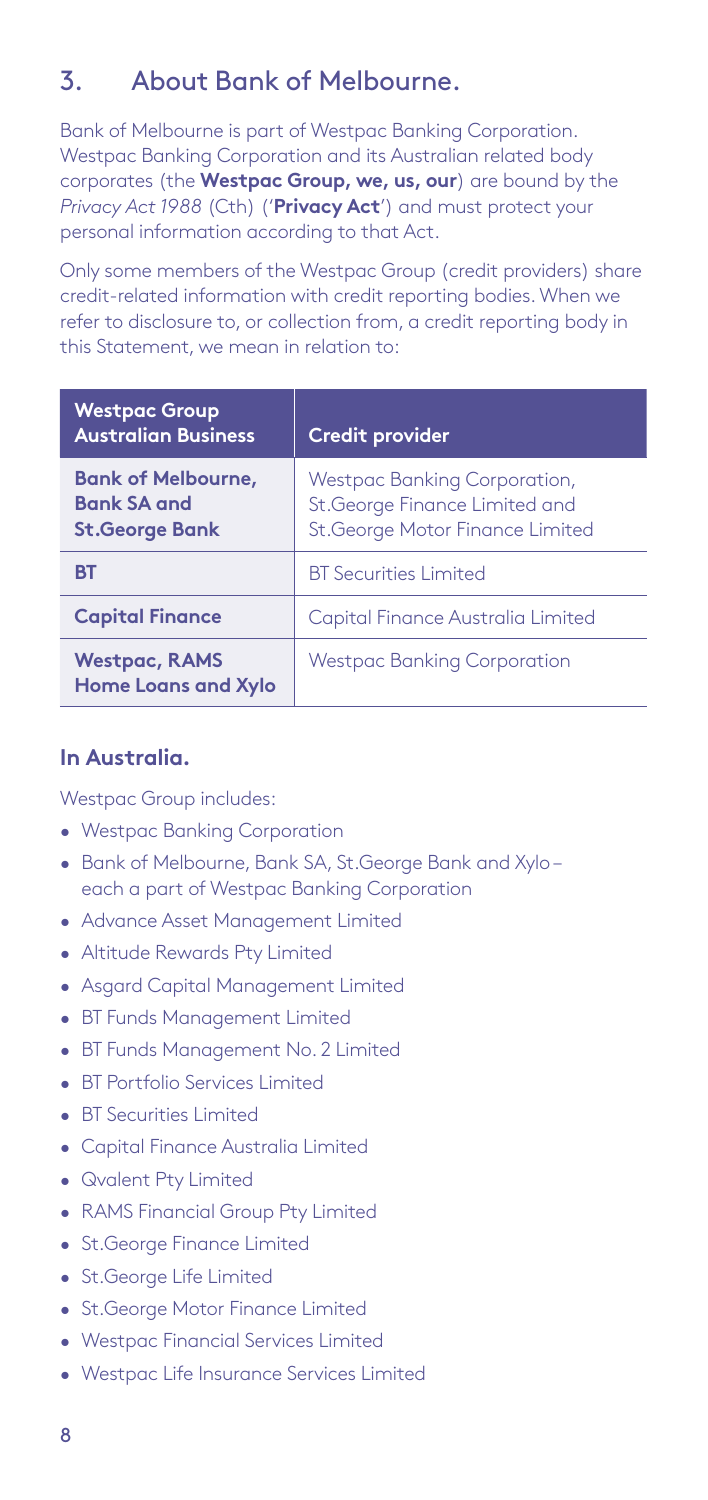- Westpac Securities Administration Limited
- Westpac Securities Limited

#### **Outside Australia.**

Where you are interacting with the Westpac Group in countries other than Australia, the privacy statement applicable to that country as shown below applies to you, along with any other applicable privacy notices provided to you.

[Overseas Privacy and Data Protection Policies](https://www.bankofmelbourne.com.au/privacy/overseas-privacy-and-data-protection-policies)

- Fiji Privacy Policy
- Papua New Guinea Privacy Policy
- New Zealand Privacy Policy
- United Kingdom or European Union UK and EU Data Protection Policy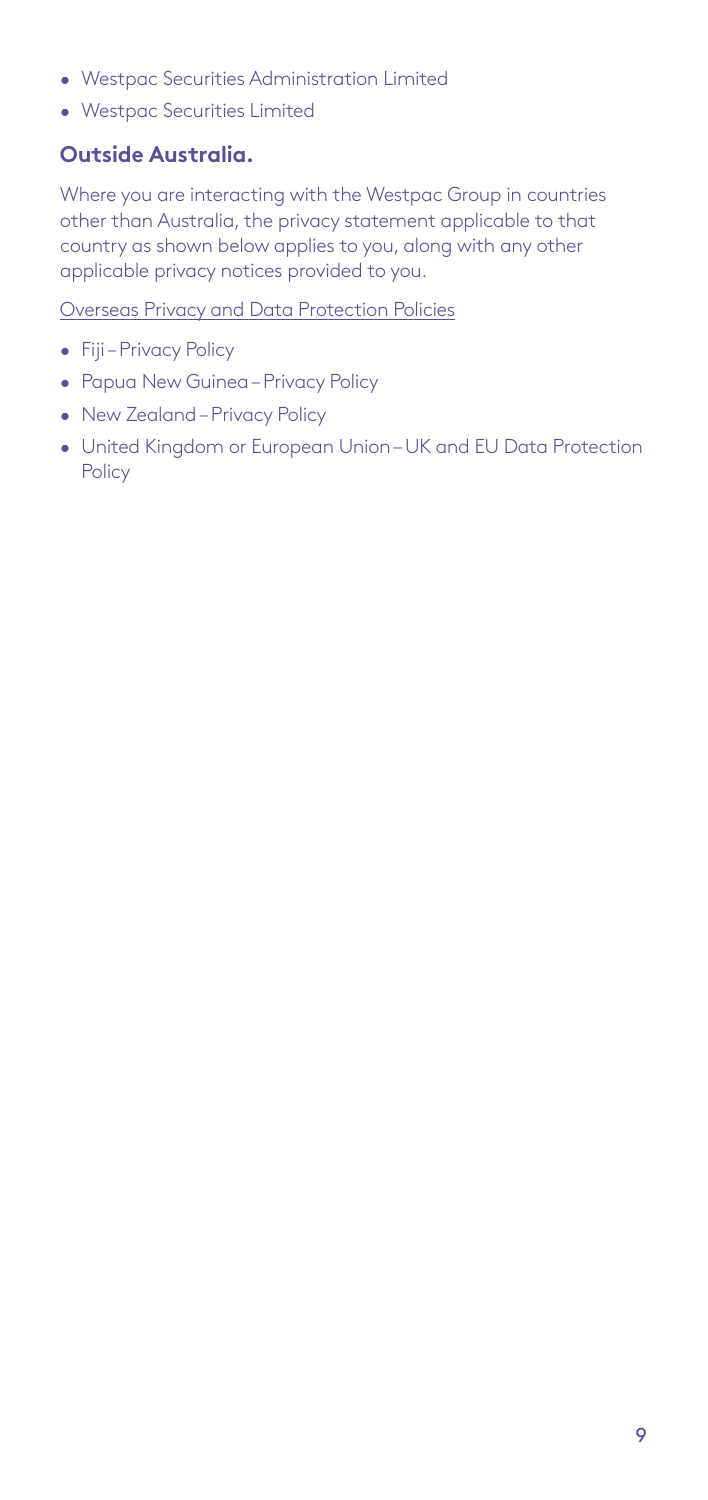# <span id="page-9-0"></span>**Important information about our collection of your information.**

# <span id="page-9-1"></span>4. Why we collect and hold your personal information.

#### **For most products and services.**

We collect and hold your personal information (including your credit-related information) to help us run our business and serve you better, including to:

| <b>Purpose</b>                                                                               | Examples of why we collect and hold<br>your personal information                                                                                                                                                                                                                                                                                                                       |  |
|----------------------------------------------------------------------------------------------|----------------------------------------------------------------------------------------------------------------------------------------------------------------------------------------------------------------------------------------------------------------------------------------------------------------------------------------------------------------------------------------|--|
| <b>Provide you</b><br>with our<br>products and<br>services and<br>serve you as a<br>customer | • provide you with and manage the<br>products, services and programs you<br>have with or via us;<br>• answer your questions and resolve your<br>complaints;<br>• assist you when an online application is                                                                                                                                                                              |  |
|                                                                                              | not completed;<br>• assess your application (including<br>eligibility) for a product or service or to<br>participate in any of our programs or<br>initiatives:<br>• support vulnerable customers in the<br>management of their product or service;<br>and<br>• understand your interests and preferences<br>so we can tailor our digital content and<br>products and services for you. |  |
|                                                                                              | Where you agree or we are permitted by<br>law, we may collect sensitive information<br>about you to:<br>• offer you specialist Indigenous and<br>remote banking services;<br>• assess your insurance claim;<br>• administer your insurance policy; and<br>• provide extra care if you are a vulnerable<br>customer.                                                                    |  |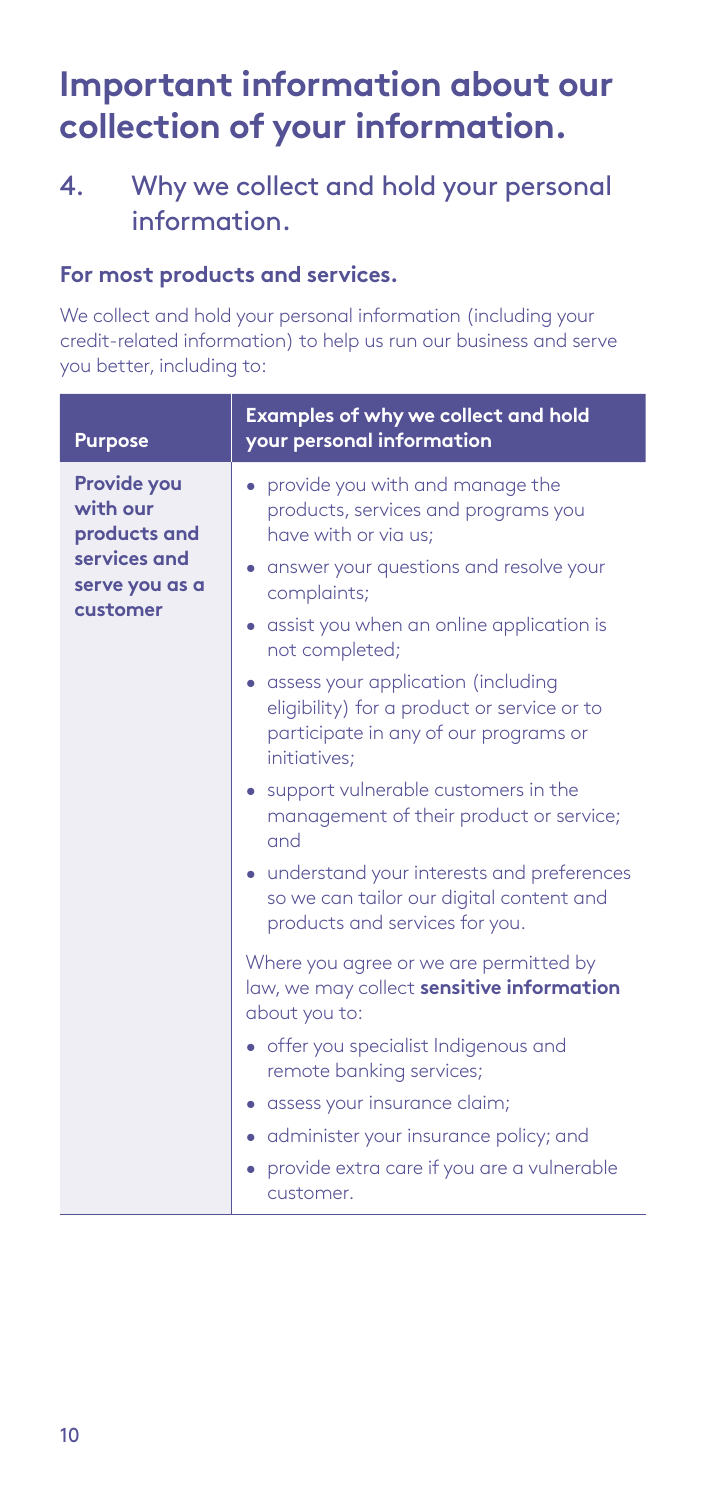| <b>Purpose</b>                                                                   | <b>Examples of why we collect and hold</b><br>your personal information                                                                                                                                                                                                                                                         |  |
|----------------------------------------------------------------------------------|---------------------------------------------------------------------------------------------------------------------------------------------------------------------------------------------------------------------------------------------------------------------------------------------------------------------------------|--|
| Security,<br>verification<br>and prevention<br>of fraud/<br>criminal<br>activity | • verify your identity;<br>• verify aspects of your financial situation<br>in connection with assessing your<br>application; and<br>• prevent, detect and investigate<br>suspicious, fraudulent, criminal or other<br>activity that may cause you, us or<br>others harm, including in relation to our<br>products and services. |  |
| <b>Legal and</b><br>regulatory<br>compliance                                     | • comply with our legislative and regulatory<br>requirements (both in Australia and<br>overseas); and<br>• share information with law enforcement.<br>regulators and government agencies,<br>including foreign government agencies.                                                                                             |  |
| <b>Insurance</b>                                                                 | Where we are the insurer:<br>• to underwrite your application for<br>insurance:<br>• calculate your premium;<br>• assess your insurance claims;<br>• administer your insurance policy; and<br>manage your product or service.                                                                                                   |  |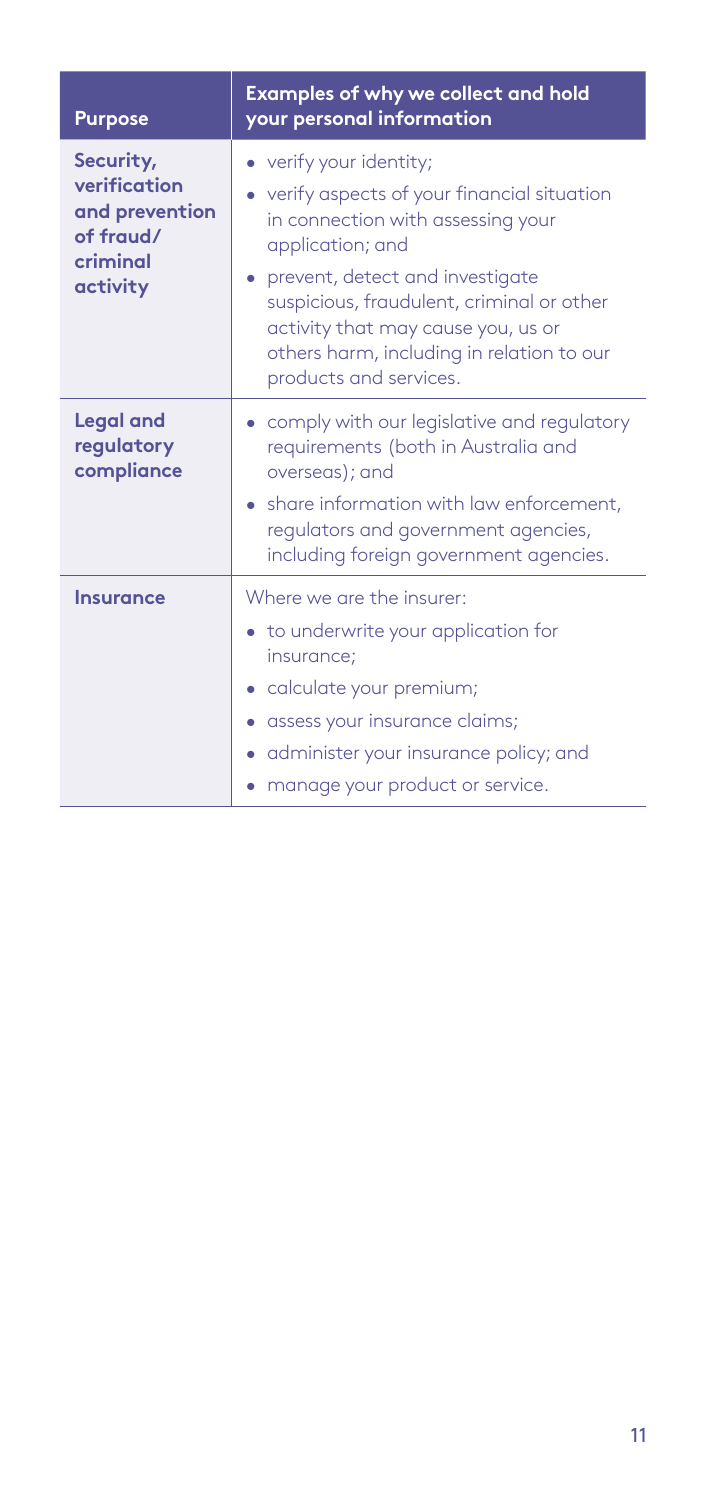#### **For credit products.**

If you apply for a **credit product**, obtain a credit product from us, are offering to act as a guarantor or acting as guarantor in relation to credit, we **also** collect and hold your personal information for the following purposes:

| <b>Purpose</b>                   | Examples of why we collect and<br>hold your personal information                                                                                                                                                                                                                                                                                                                                                                                                      |  |
|----------------------------------|-----------------------------------------------------------------------------------------------------------------------------------------------------------------------------------------------------------------------------------------------------------------------------------------------------------------------------------------------------------------------------------------------------------------------------------------------------------------------|--|
| To help you obtain<br>credit     | assess your application and<br>establish your eligibility for credit;<br>enable a proposed quarantor to<br>assess whether they wish to act as<br>your guarantor;<br>• obtain credit eligibility information<br>about you from a credit reporting<br>body to enable us to assess your<br>credit worthiness (please see<br>section 10 'Credit reporting and<br>credit-related information');<br>• if you are a proposed quarantor, to<br>determine whether the borrower |  |
|                                  | will be eligible for a loan if you act<br>as a guarantor, take the guarantee,<br>and administer that quarantee; and<br>• where you agree or where we are<br>permitted by law, we may collect<br>sensitive information about you<br>to meet our responsible lending<br>obligations.                                                                                                                                                                                    |  |
| To manage your<br>credit product | enable you to give a guarantee;<br>assist you in avoiding default;<br>manage your credit when you<br>exceed your credit limit or are<br>overdue in making one or more<br>payments.<br>• where you agree or where we are<br>permitted by law, we may collect                                                                                                                                                                                                           |  |
|                                  | sensitive information about you<br>to assess any hardship application<br>that you make, or to meet our<br>responsible lending obligations.                                                                                                                                                                                                                                                                                                                            |  |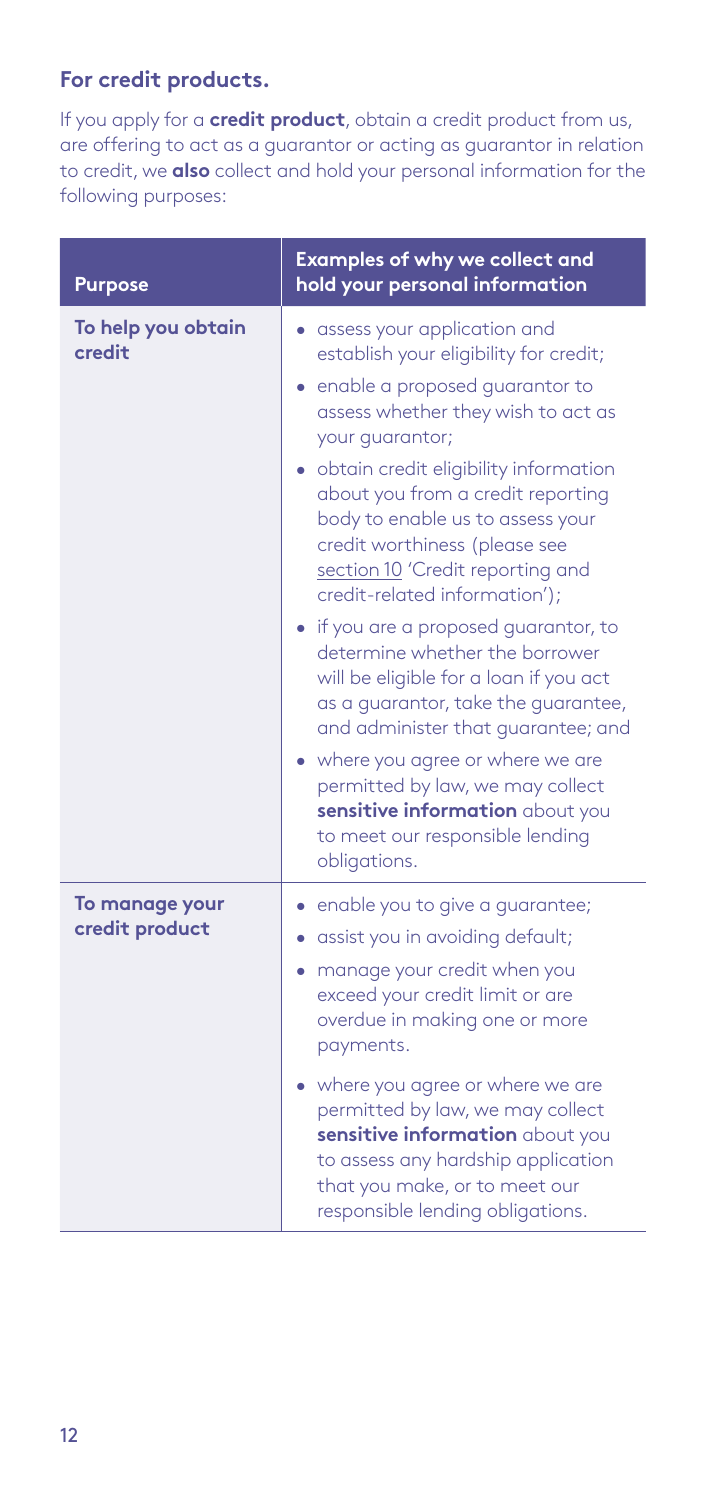<span id="page-12-0"></span>

| <b>Purpose</b>                                                                       | <b>Examples of why we collect and</b><br>hold your personal information                                                                                                                                     |  |
|--------------------------------------------------------------------------------------|-------------------------------------------------------------------------------------------------------------------------------------------------------------------------------------------------------------|--|
| Lenders mortgage<br>insurance or<br>reinsurance (not<br>applicable to<br>quarantors) | • to enable us to obtain lenders<br>mortgage insurance which protects<br>the lender if a borrower is unable to<br>meet their mortgage repayments.                                                           |  |
| To manage our<br>loan funding<br>arrangements                                        | implement and manage our loan<br>funding arrangements, including for<br>example, through the practice of<br>securitisation which is used by us for<br>funding, capital, and credit portfolio<br>management. |  |
| To determine your<br>eligibility to act as<br>quarantor                              | assess your application to act<br>as quarantor in connection with<br>another person's application for<br>credit under the National Consumer<br>Credit Protection Act 2009 (Cth)                             |  |

# 5. You do not have to provide us with your personal information or credit-related information.

You do not have to provide us with personal information or creditrelated information. If you don't, we may not be able to process your application for a product or service, assist with your enquiries, provide all of the features available for a product or service, or respond to any complaint you make to us.

# 6. Laws that require or authorise us to collect, use and/or disclose your personal information.

Certain laws require us to collect, use and/or disclose your personal information (including credit-related information) in particular circumstances, including:

- to handle and manage your credit-related information, including by providing your credit-related information to a credit reporting body, as regulated by the *Privacy Act 1988* (Cth) and the Privacy (Credit Reporting) Code;
- to verify your identity, for example when you apply for a product or service with us. We collect your personal information to verify your identity and comply with our other obligations under the *Anti-Money Laundering and Counter-Terrorism Financing Act 2006* (Cth);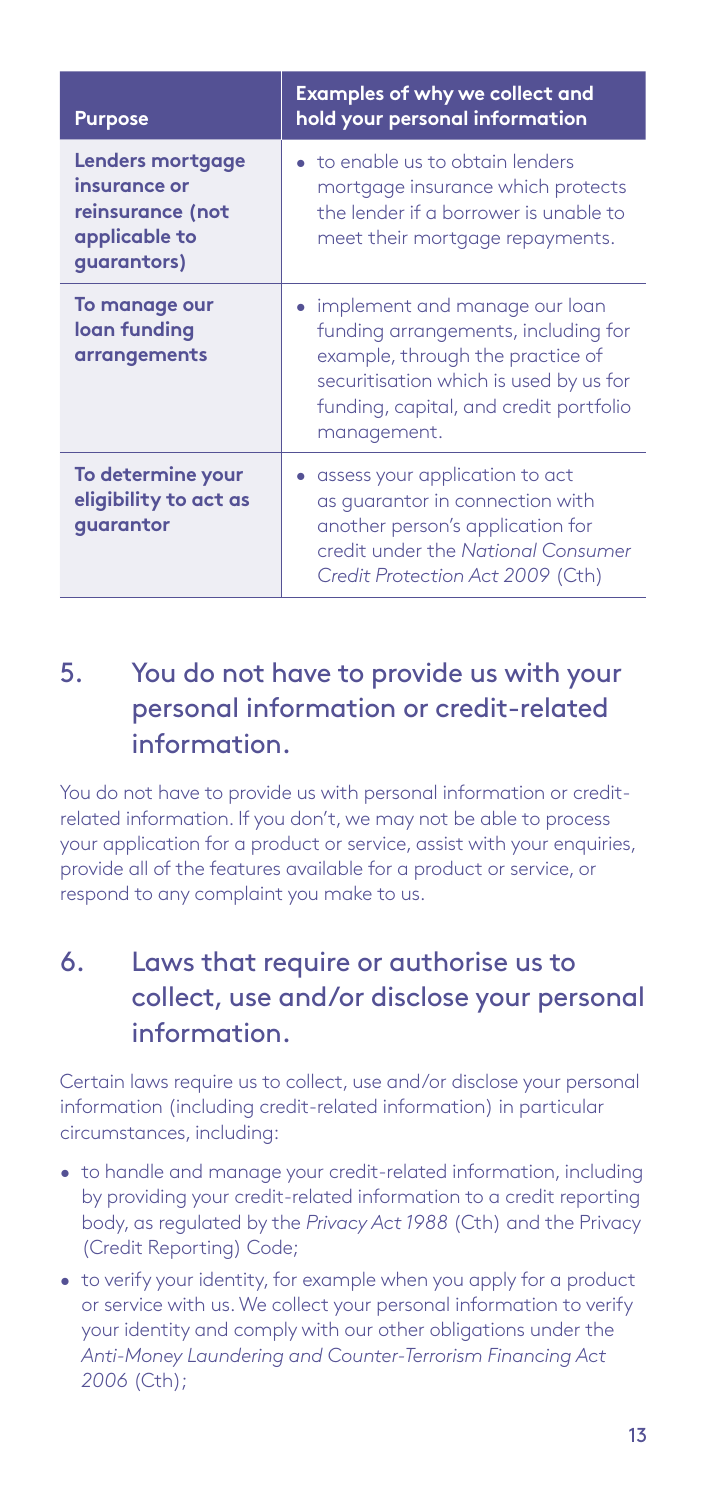- <span id="page-13-0"></span>• if you apply for or hold a credit product from us, the *National Consumer Credit Protection Act 2009* (Cth);
- if you give us a mortgage security over real property, we need to collect certain identification information under the property laws in various States and Territories;
- under Australian and international laws, we are also required to collect and report financial and account/transaction information relating to individuals and organisations who are, or may be, foreign tax residents. When you open an account with us, or when your circumstances change, we will ask you whether you or any shareholder, beneficiary, settlor or controlling person are a foreign tax resident; and
- if we are required to disclose personal information to receivers or bankruptcy trustees (or similar) under the *Bankruptcy Act 1966* (Cth) and *Corporations Act 2001* (Cth).

# 7. Collecting your personal information from others.

#### **For most products and services.**

From time to time we may collect personal information and creditrelated information about you (and sensitive information where you have agreed or we are otherwise permitted to do so) from others. For example, we may collect your information from:

- other Westpac Group companies for applications for our products and services;
- publicly available sources of information, such as land title or real property registers held by each state and territory, public insolvency registers and registers of banned and disqualified persons for the purpose of reviewing applications for our products and services;
- other account holders (e.g. where you jointly hold an account with others) or co-borrowers;
- property information services and electronic conveyancing services;
- your representatives (including your legal adviser, financial adviser, executor, administrator, guardian, trustee, or those holding your power of attorney) for the purposes of assessing an application for a product with us, managing a product, or to process an insurance claim, or for reviewing a superannuation or an investment account;
- our authorised representatives (including our RAMS franchisees) and credit representatives who sell or arrange products and services for you on our behalf;
- your current or previous employer, to confirm your employment status or salary in connection with an application for credit, for example, a home loan application;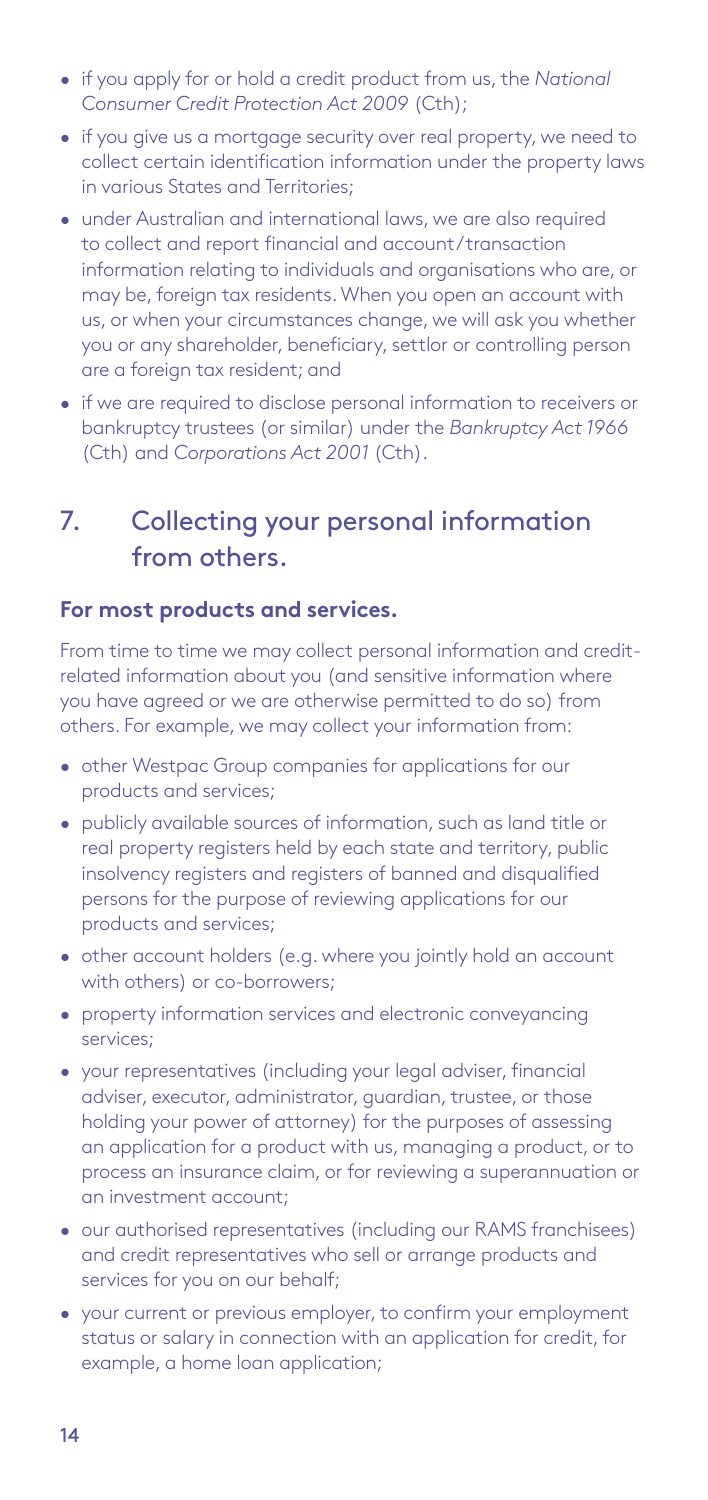- other organisations we jointly provide products or services with or have an arrangement with to provide our products or services to you;
- service providers engaged by us or another member of the Westpac Group to provide financial, administrative or other services to the Westpac Group, including companies or individuals who provide services to us such as financial crime (including fraud) information and reporting (including to confirm your identity and/or to assess if you are eligible for the relevant product or service), data analytics, property information and property transaction administration;
- participants in payment systems and other parties who are involved with the processing of transactions (for example, credit or debit card issuers, merchant terminal providers (for example, the providers of debit or credit card terminals in retail shops), digital wallets or mobile payment applications and banking or payment service providers; and
- law enforcement, dispute resolution, statutory and regulatory bodies and industry complaints resolution bodies.

#### **For credit products.**

If you apply for a **credit product**, obtain a credit product from us, are offering to act as a guarantor or act as a guarantor for a credit product, we may **also** collect personal information and creditrelated information about you (including sensitive information where you have agreed, or we are otherwise permitted to do so) from others. For example, in addition to the above, we may collect your information from:

- your representatives, including your mortgage broker, accountant, and financial or tax adviser, to assist with processing your application for credit;
- if you are a guarantor, the borrower(s) of the loan you are guaranteeing;
- lenders mortgage insurers in relation to the administration of a claim (not applicable to guarantors); and
- credit reporting bodies or other lenders from whom we collect reports or opinions about your credit worthiness.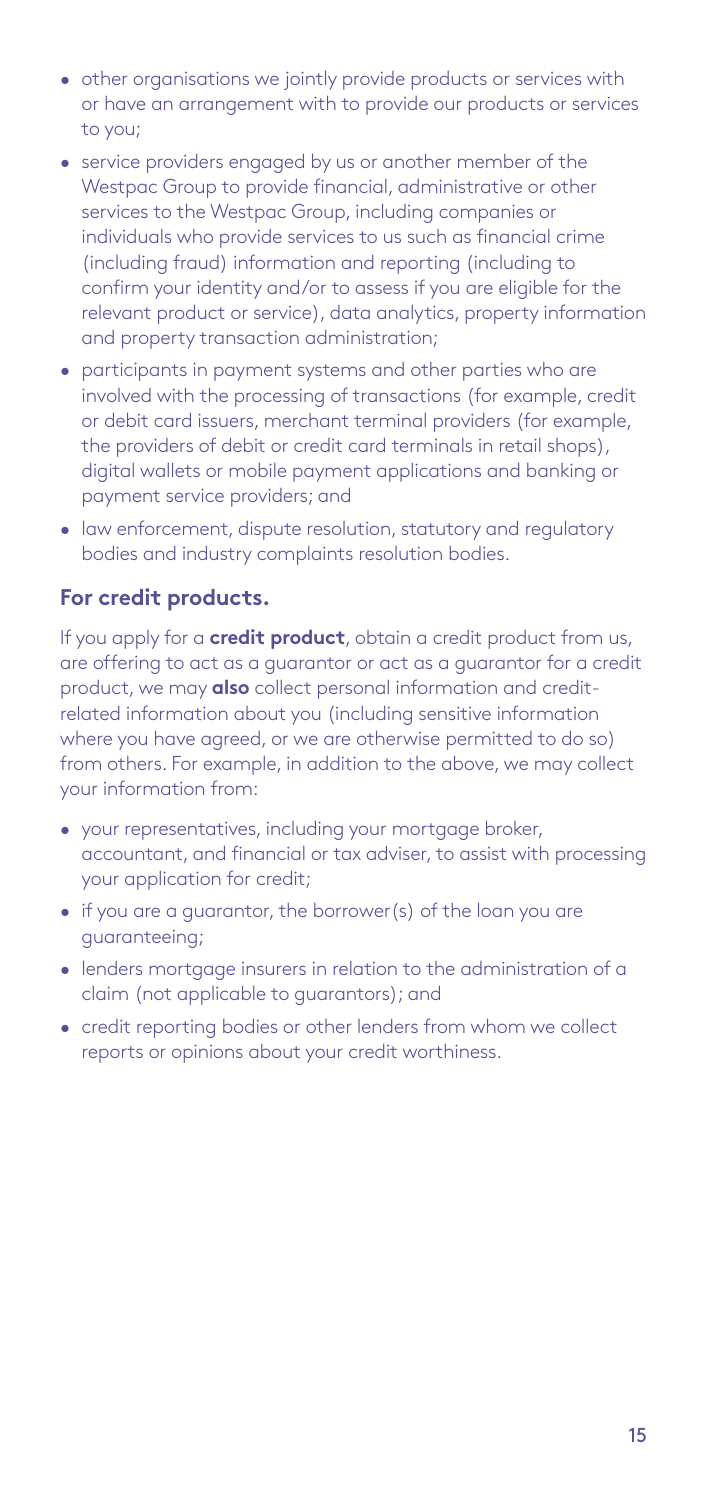# <span id="page-15-1"></span><span id="page-15-0"></span>8. Who we disclose your personal information to, and why.

The table below explains who we disclose your personal information (including your sensitive information) to:

| <b>Entity description</b>                    | We may share your information with:                                                                                                                                                                                                                                                                                       |  |
|----------------------------------------------|---------------------------------------------------------------------------------------------------------------------------------------------------------------------------------------------------------------------------------------------------------------------------------------------------------------------------|--|
| <b>Westpac Group</b><br>entities             | other companies within the Westpac<br>Group to manage products and services<br>including offering new products and<br>services and risk management.                                                                                                                                                                       |  |
| <b>Westpac's</b><br>professional<br>advisers | our professional advisers such as our<br>financial advisers, auditors and legal<br>advisers for the purposes of obtaining<br>their professional services (in the case<br>of our legal advisers, these services will<br>include assessing our legal obligations<br>and defending any legal claims or<br>potential claims). |  |

#### **For most products and services.**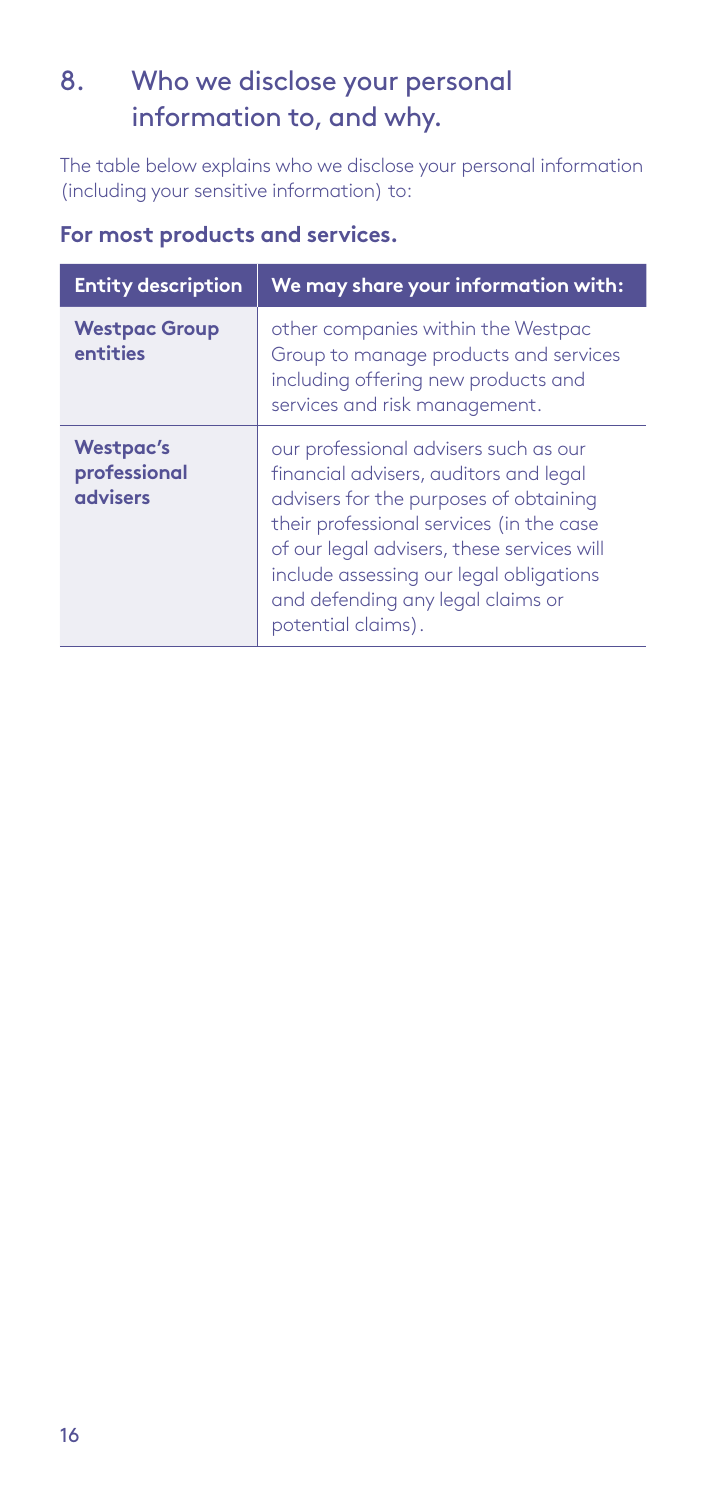| <b>Entity description</b>                                                                                    | We may share your information with:                                                                                                                                                                                                                                                                                                                                                                                                                                                                                                                                                                                                                                               |  |
|--------------------------------------------------------------------------------------------------------------|-----------------------------------------------------------------------------------------------------------------------------------------------------------------------------------------------------------------------------------------------------------------------------------------------------------------------------------------------------------------------------------------------------------------------------------------------------------------------------------------------------------------------------------------------------------------------------------------------------------------------------------------------------------------------------------|--|
| <b>Associated</b><br>entities, service<br>providers and<br>agents that<br>help us run our<br><b>business</b> | other organisations that help us run our<br>business, including:<br>• businesses that we partner with to<br>provide products or services to you or<br>which we have arrangements with to<br>provide products and services to you;<br>our agents, contractors and service<br>providers such as mailing houses,<br>reward program administrators,<br>insolvency practitioners, quantity<br>surveyors, property valuers,<br>environmental consultants and cloud<br>storage providers for the purposes of:                                                                                                                                                                            |  |
|                                                                                                              | - administering your products;<br>- varying your loan or other credit                                                                                                                                                                                                                                                                                                                                                                                                                                                                                                                                                                                                             |  |
|                                                                                                              | products; and<br>- helping us with our marketing<br>activities;<br>• to help us develop insights, conduct<br>surveys and data analysis to improve<br>the delivery of products and services,<br>enhance our customer relationships,<br>provide hosting services and<br>effectively manage risk and regulatory<br>obligations;<br>credit reporting bodies who help us<br>verify your identity;<br>· our authorised representatives,<br>including RAMS franchisees, and credit<br>representatives who sell or arrange<br>products and services for you on our<br>behalf; and<br>• organisations that support us to<br>identify, investigate or prevent fraud or<br>other misconduct. |  |
| <b>Dispute</b><br>resolution and<br>regulatory<br><b>authorities</b>                                         | • external dispute resolution schemes<br>and complaints bodies that assist<br>consumers to resolve any complaints<br>you have made to them; and<br>• regulatory bodies, government<br>agencies (including the Australian<br>Tax Office and state land titles<br>offices) and law enforcement bodies<br>in any jurisdiction where required or<br>authorised by law to do so.                                                                                                                                                                                                                                                                                                       |  |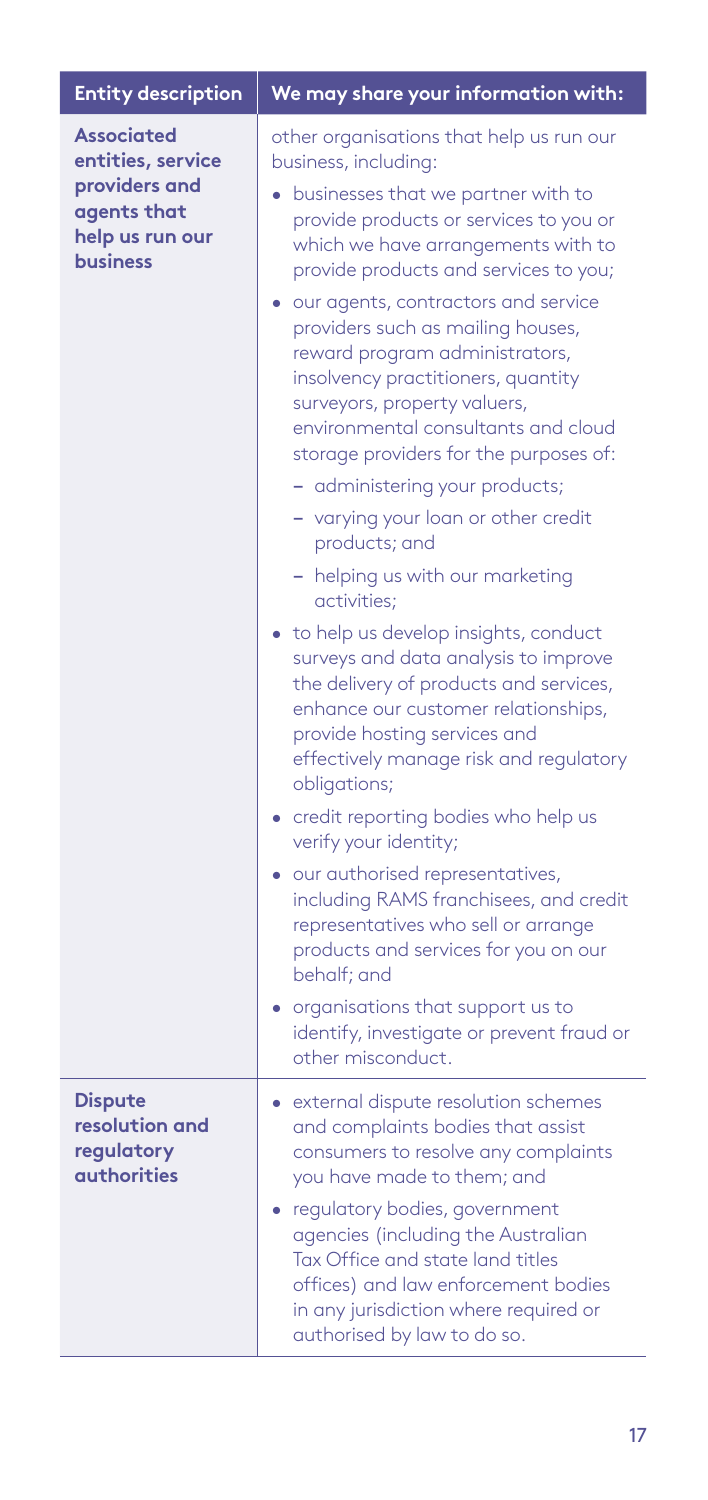| <b>Entity description</b>                                                                                                                                       | We may share your information with:                                                                                                                                                                                                                                                                                                                                                            |  |
|-----------------------------------------------------------------------------------------------------------------------------------------------------------------|------------------------------------------------------------------------------------------------------------------------------------------------------------------------------------------------------------------------------------------------------------------------------------------------------------------------------------------------------------------------------------------------|--|
| <b>Investors</b> and<br>prospective<br>purchasers                                                                                                               | companies or other persons who<br>purchase or invest in, or may purchase<br>or invest in, a part or all of our business<br>or assets (including their advisers and<br>representatives).                                                                                                                                                                                                        |  |
| <b>Financial services</b><br>organisations,<br>payment system<br>operators and<br>other institutions<br>that facilitate<br>transactions and<br>payment services | • other financial services organisations,<br>including other banks, superannuation<br>funds (such as when you request<br>rollover to another fund), stockbrokers,<br>custodians, fund and investment<br>managers, and service providers who<br>process your transactions, arrange<br>refunds and provide other payments<br>services:                                                           |  |
|                                                                                                                                                                 | • payment systems operators for the<br>purpose of managing transactions<br>through those payment systems (for<br>example, operations of payment<br>networks for managing credit or debit<br>card payments, the BPAY scheme<br>entity and any agent appointed to<br>provide the electronic systems of the<br>BPAY scheme);                                                                      |  |
|                                                                                                                                                                 | • market operators and providers of<br>clearing and settlement platforms<br>(e.g. ASX in the context of CHESS<br>holding statements and notifications);                                                                                                                                                                                                                                        |  |
|                                                                                                                                                                 | • participants in payment systems and<br>other parties who are involved with<br>the processing of transactions (for<br>example, credit or debit card issuers,<br>merchant terminal providers (for<br>example, the providers of debit or<br>credit card terminals in retail shops),<br>digital wallet providers or mobile<br>payment applications and banking or<br>payment service providers). |  |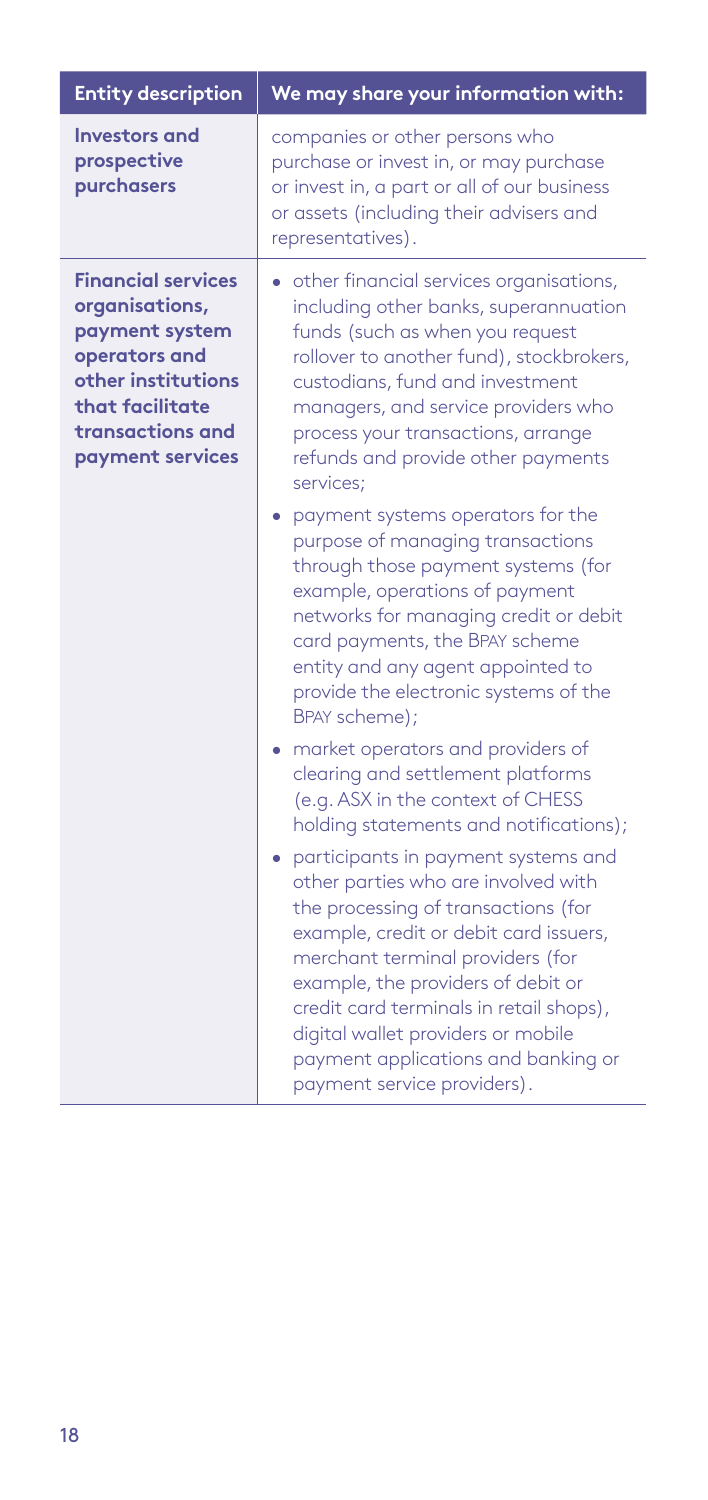#### **For credit products.**

In addition to the third parties described above, if you apply for a **credit product,** obtain a credit product from us, or are offering to act as a guarantor or act as a guarantor for a credit product, we may **also** share your personal information with the following third parties:

| <b>Entity description</b>                               | We may share your information with:                                                                                                                                                                                                      |  |
|---------------------------------------------------------|------------------------------------------------------------------------------------------------------------------------------------------------------------------------------------------------------------------------------------------|--|
| <b>Westpac Group</b><br>entities                        | other companies within the Westpac<br>Group in Australia to comply with our<br>responsible lending obligations.                                                                                                                          |  |
| <b>Credit reporting</b><br><b>bodies</b>                | credit reporting bodies for the<br>assessment of your financial position in<br>relation to your application for credit and<br>the ongoing management of a credit<br>product or guarantee.                                                |  |
| Other loan<br>parties                                   | other borrowers as part of the<br>application process and to administer<br>the product.                                                                                                                                                  |  |
| <b>Guarantors</b>                                       | • your proposed guarantor(s) for them<br>to assess if they wish to act as your<br>quarantor(s); and<br>• your guarantor(s) on their request,                                                                                             |  |
|                                                         | or because we are required to by the<br>Banking Code of Practice or National<br><b>Consumer Credit Protection Act 2009</b><br>(Cth), for example, to tell a guarantor<br>about any default or demand issued in<br>relation to your loan. |  |
| Your<br>representatives<br>and nominated<br>individuals | • your representatives (including your<br>legal adviser, accountant, mortgage or<br>finance broker, and financial adviser)<br>where you have agreed to this sharing;<br>and                                                              |  |
|                                                         | • those involved in the administration of<br>your account including services license<br>holders, executors, administrators,<br>guardians, trustees, nominated<br>beneficiaries or attorneys.                                             |  |
| Your employer                                           | • to verify your employment and<br>income, for example, in connection<br>with a home loan application.                                                                                                                                   |  |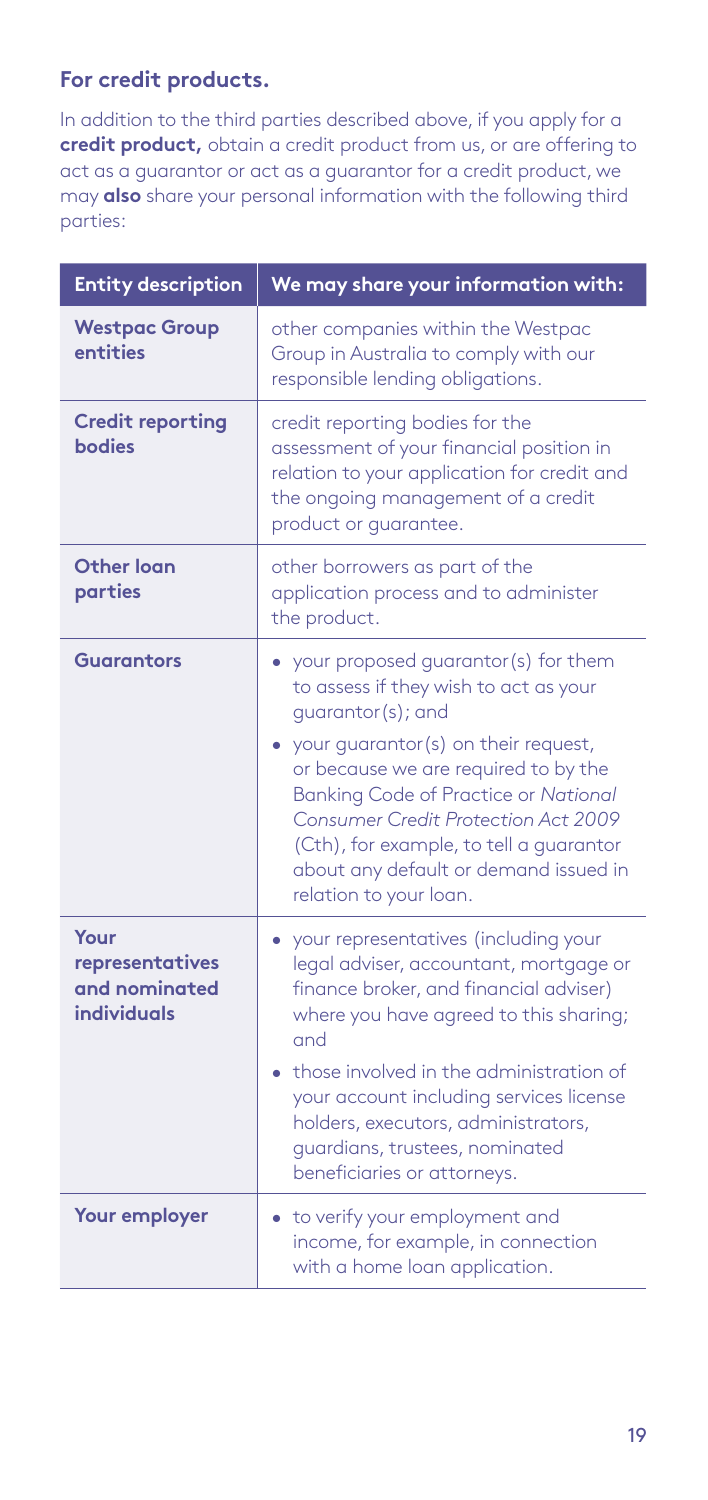<span id="page-19-0"></span>

| <b>Entity description</b>                                               | We may share your information with:                                                                                                                                                                                                                                                                                                                                                                                |  |
|-------------------------------------------------------------------------|--------------------------------------------------------------------------------------------------------------------------------------------------------------------------------------------------------------------------------------------------------------------------------------------------------------------------------------------------------------------------------------------------------------------|--|
| Debt collectors,<br>debt purchasers,<br>and other lenders               | • where permitted by law, to debt<br>collectors to collect any outstanding<br>amounts you owe to us or other<br>lenders, such as where you have given<br>mortgage security over the same<br>property to us and another lender; and<br>• debt purchasers who purchase or<br>may purchase your debt from us to<br>facilitate the negotiation and pricing<br>of the investment in and/or sale of<br>your debts/loans. |  |
| <b>Funding</b><br>organisations                                         | • organisations involved in our funding<br>of loans (including securitisation<br>trustees, investors, and their advisers).                                                                                                                                                                                                                                                                                         |  |
| <b>Lenders Mortgage</b><br><b>Insurers</b>                              | • lenders mortgage insurers to enable<br>them to assess the risk of providing<br>insurance in respect of your credit<br>product and to administer any claims.                                                                                                                                                                                                                                                      |  |
| <b>Land Registry</b><br>Services and<br>Conveyancing<br><b>Services</b> | • State or Territory Land Registry Services<br>or real property registers; and<br>• conveyancing services.                                                                                                                                                                                                                                                                                                         |  |

## <span id="page-19-1"></span>9. Do we use or disclose your personal information for direct marketing?

We will use your personal information to offer you products and services we believe may be of interest and value to you. The products and services offered may be provided by us or by one of our third-party partners. We may offer you products and services by various means, including by mail, telephone, email, SMS, or other electronic means, such as through social media or targeted advertising through our websites or non-Westpac Group websites or through our online banking service. We may also disclose your personal information to companies outside the Westpac Group who help us to market products and services to you. We won't send you marketing offers if you have previously told us you do not want to receive them. If you do not want to receive direct marketing offers from us, including offers we send about products and services provided by our partners, you can manage your marketing preferences in your online banking profile or you can contact us using the contact details below or through the opt-out facility provided to you in each marketing message.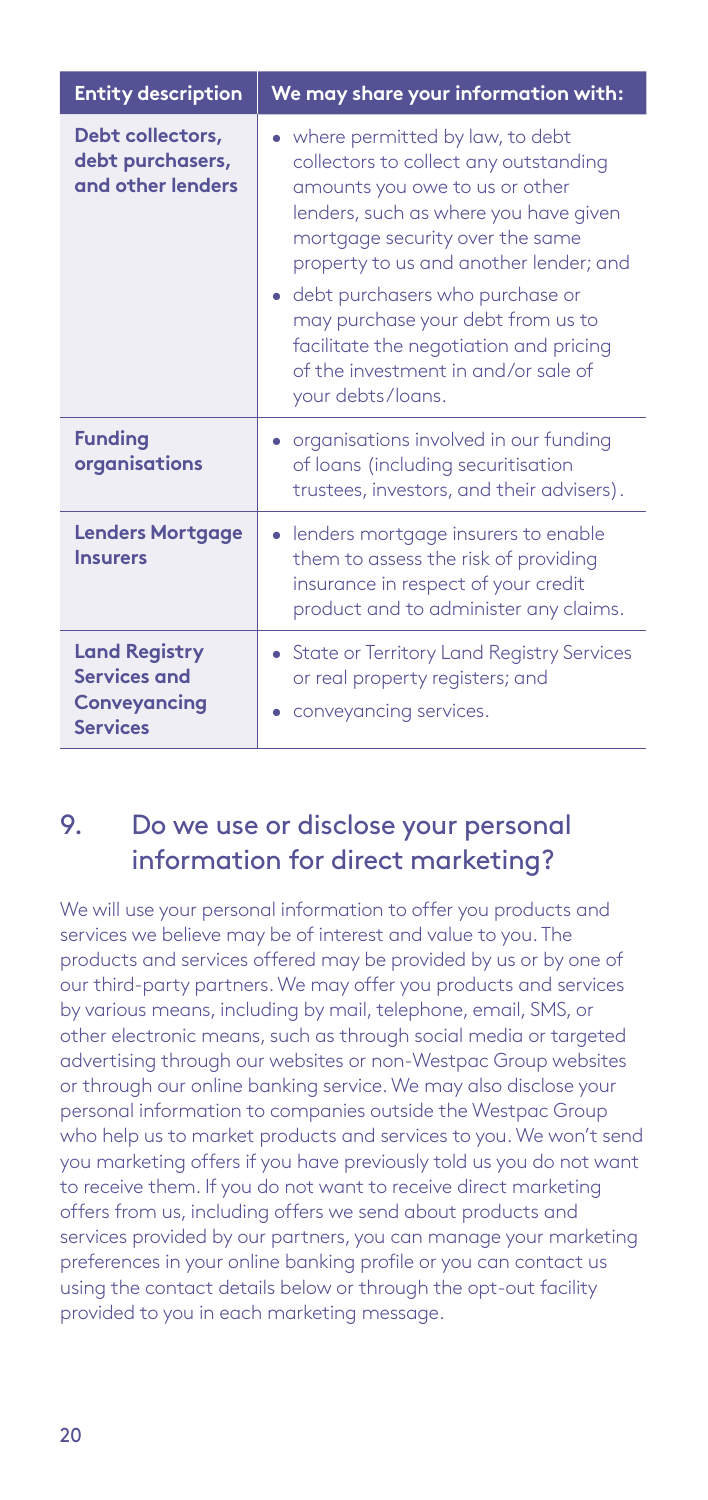# <span id="page-20-0"></span>**Statement of Notifiable Matters: Our handling of your credit-related information.**

# <span id="page-20-1"></span>10. Credit reporting and credit-related information.

Our handling of credit-related information is regulated by the Privacy Act and the Privacy (Credit Reporting) Code (as updated from time to time). Because credit-related information is a type of personal information, this section should be read along with the rest of this Privacy Statement for detailed information about our collection, use, storage and sharing of personal information. [See section 3](#page-7-1) for further information on members of the Westpac Group who handle your credit information.

Credit-related information includes both credit information and credit eligibility information.

- "*Credit information*" is personal information that may have a bearing on credit that has been provided to you or that you have applied for, including credit for personal, investment or business purposes.
- "*Credit eligibility information*" is information related primarily to your credit-related dealings with other credit providers and comprises of "credit reporting information" disclosed by a credit reporting body to us, and information we derive from that information.

#### **Credit-related information we collect, hold and use.**

The types of credit-related information we may collect, hold and use includes:

- identification information, including your name, gender, date of birth, residential addresses, driver's licence number and current and past employers;
- consumer credit liability information, which includes details about consumer loans, credit cards and overdraft facilities, the dates on which they were opened and closed and their credit limits;
- repayment history information, which includes details as to whether or not you have met your monthly repayment requirements under a consumer credit contract;
- from 1 July 2022, financial hardship information, being information relevant in determining your repayment history information under a consumer credit contract to which the *National Credit Code* applies when you are in a financial hardship arrangement;
- a statement that an information request has been made to a credit reporting body in relation to you by us or another credit provider, a mortgage insurer or trade insurer;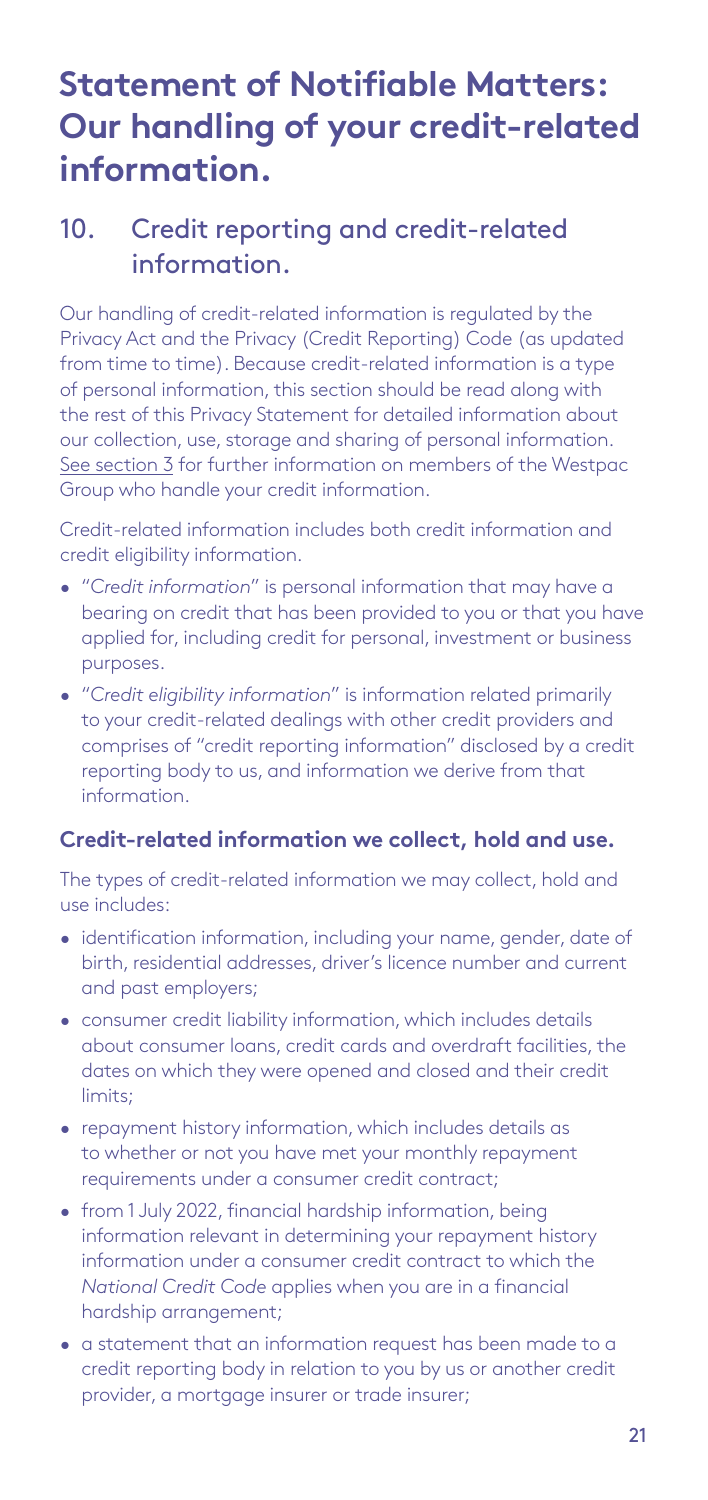- the type of credit you are applying for (or have applied for), and the amount of credit, included in an information request a credit provider has made to a credit reporting body;
- default information or information regarding any other serious credit infringements, and our opinion about any such infringements;
- new arrangement information, which is when default information has been supplied to a credit reporting body and your consumer credit contract relating to that default information is subsequently varied or replaced;
- payment information, which is when default information has been supplied to a credit reporting body and the overdue amount is paid;
- information from a judgment of an Australian court that relates to any credit that has been provided to you;
- personal insolvency information, meaning information entered or recorded in the National Personal Insolvency Index that relates to your debts, insolvency or credit worthiness;
- publicly available information that relates to your creditworthiness (e.g. court judgments, bankruptcy notices);
- credit eligibility information we receive from a credit reporting body and other information that has a bearing on your credit worthiness, such as a credit report; and
- any information we derive from credit eligibility information, for example, our own assessments of your credit worthiness.

#### **How and why we use and share your credit-related information.**

If you apply for any kind of credit with us or offer to act as guarantor for any of our customers, we will share your personal information and your credit-related information with credit reporting bodies, and/or we will collect your credit-related information from credit reporting bodies. This is done for the purpose of determining your eligibility for credit (or your suitability to act as guarantor), and we may assess or rate your suitability for credit (or to act as a guarantor).

The information we access includes your repayment history information, which shows whether you have a history of making required payments on time (and whether any have been made after they are due), and from 1 July 2022, financial hardship information.

Credit reporting bodies may include your personal information and credit-related information, including information we provide them in relation to the credit products you have with us, in reports that they provide to other credit providers to assist those providers in assessing your credit worthiness (such as when you have applied for a loan from the provider).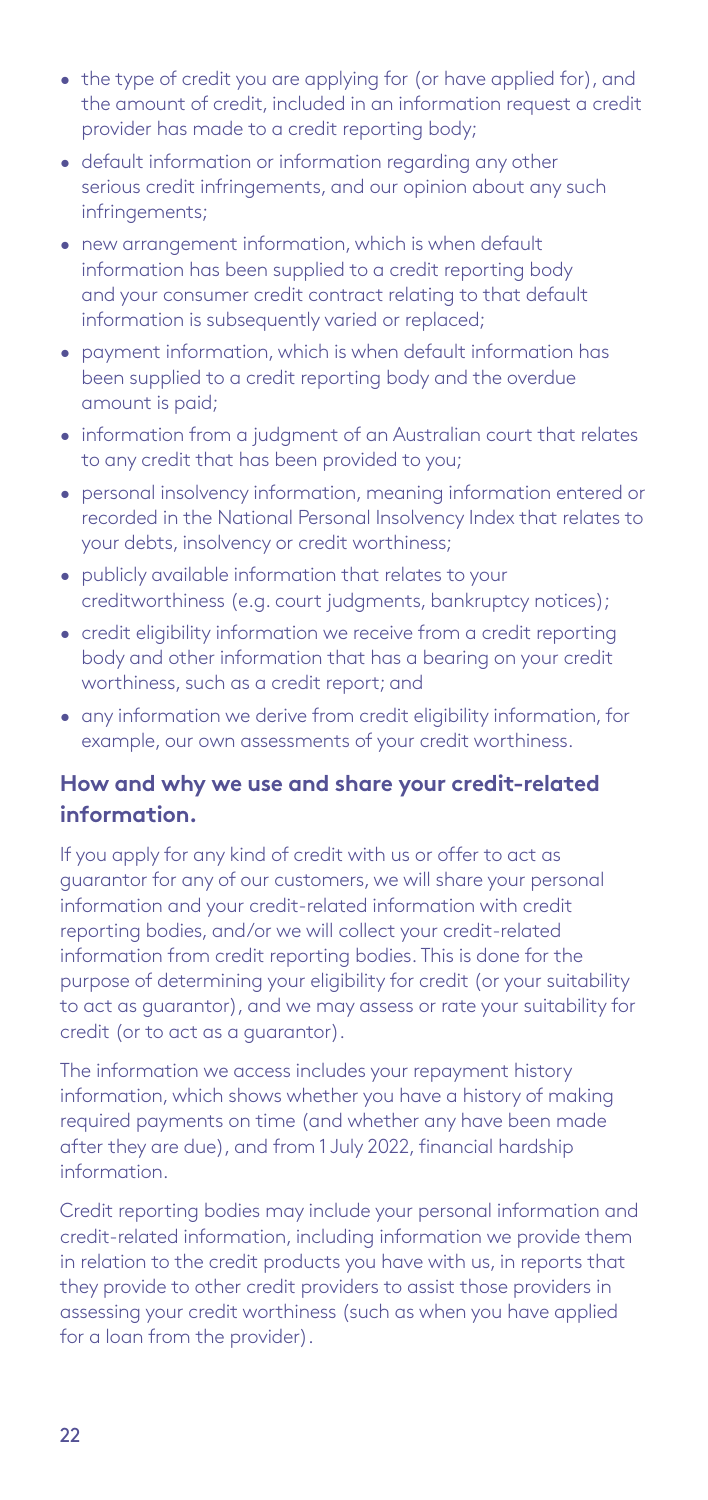If you fail to meet your payment obligations in relation to consumer credit, we are required to disclose this to a credit reporting body. From 1 July 2022, if you enter a financial hardship arrangement in relation to credit to which the *National Consumer Credit Protection Act 2009* (Cth) applies, we are also required to disclose this to credit reporting bodies. If you commit a serious credit infringement, such as obtaining credit by fraud, we may also disclose this to a credit reporting body.

We may also use your credit-related information to assist you during hardship, or to assess whether to securitise your loans, or for mortgage products to enable a provider of lenders mortgage insurance to assess the risk of providing insurance. To facilitate these uses, we may share your credit-related information with potential securitisation and funding partners and providers of lenders mortgage insurance, including to assist them with administering those arrangements.

For more information on how we use and share your credit-related information, and who we may share this information with, see [sections 8](#page-15-1) and [20.](#page-33-1)

#### **Contacting the credit reporting bodies we use.**

The credit reporting bodies we use, and their contact details appear below. For information on how those bodies manage creditrelated information, please see their privacy policies available on their websites.

|                                                                                                      | Phone        | Website         |
|------------------------------------------------------------------------------------------------------|--------------|-----------------|
| <b>Equifax</b><br><b>Australia</b><br>Information<br>Services and<br><b>Solutions Pty</b><br>Limited | 13 83 82     | equifax.com.au  |
| <b>Illion Australia</b><br><b>Pty Limited</b>                                                        | 13 23 33     | illion.com.au   |
| <b>Experian</b><br><b>Australia Credit</b><br><b>Services Pty</b><br>Limited                         | 1300 783 684 | experian.com.au |

For Capital Finance Australia Limited, we only use Equifax.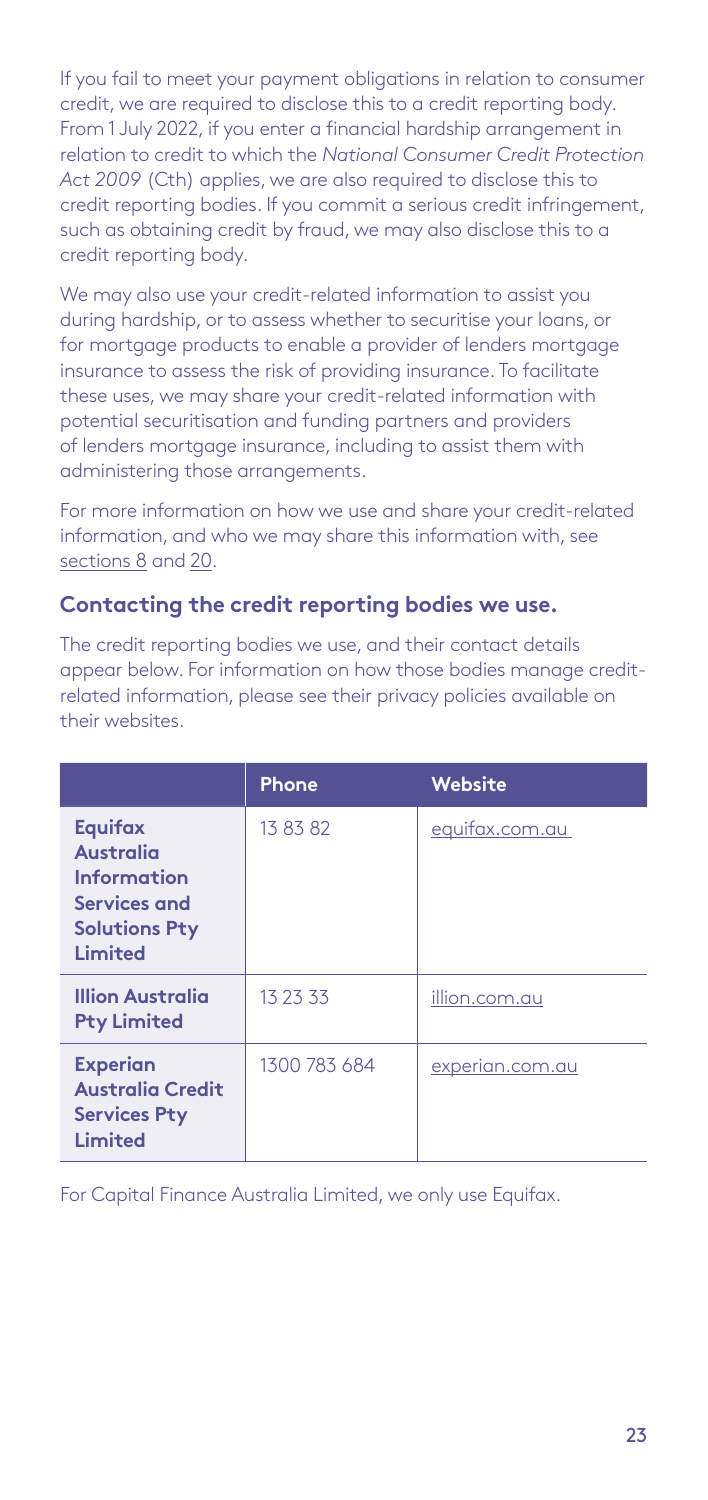#### <span id="page-23-0"></span>**Opting-Out from credit reporting bodies' direct marketing (or 'pre-screening').**

Credit reporting bodies offer a service to credit providers (like us) who wish to send direct marketing material about their credit services to individuals. This is called 'credit pre-screening'. You have the right to request that the credit reporting bodies do not use your credit-related information for this purpose. To opt-out of credit pre-screening, contact the credit reporting body using the contact details noted above.

#### **Contacting credit reporting bodies if you think you have been a victim of fraud.**

You can also ask a credit reporting body not to use or **share** your personal information (including credit-related information) for a period if you reasonably believe that you have been or are likely to be a victim of fraud, including identity theft.

# **Particular circumstances that may apply to you.**

## <span id="page-23-1"></span>11. If we ask for, or collect, your Tax File Number.

This section applies (*in addition* to the rest of this Privacy Statement) if we ask for, or collect, your tax file number (**TFN**). Please see [section 21](#page-34-1) 'Accessing and correcting your personal information and/or credit information' and [section 22](#page-35-1) 'Resolving your privacy complaints' to find out how to access your TFN, correct your details, or complain about our handling of your TFN or other personal information.

#### **Why we collect your TFN.**

We are authorised to collect the TFNs of:

- *account holders*, where the account you open earns interest, and investors under the *Income Tax Assessment Act 1936* (Cth); and
- superannuation fund members, under the *Superannuation Industry (Supervision) Act 1933* (Cth).

We only collect your TFN for purposes required or authorised by law. including for the purpose of reporting information to the Australian Taxation Office (**ATO**). If you are a superannuation fund member and you provide your permission for us to do so, we may also use your TFN to search for funds held by you with other superannuation or retirement savings providers for the purpose of consolidating your super.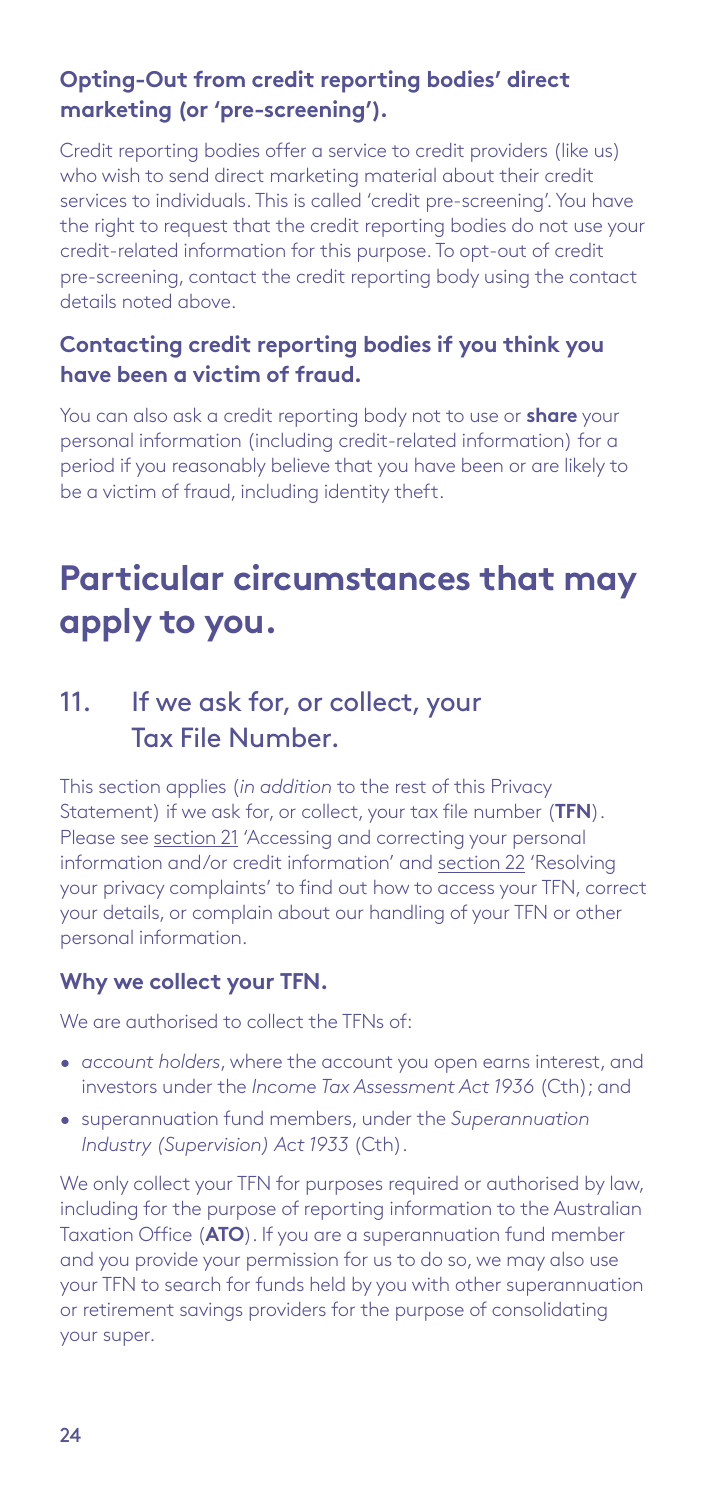#### **You are not required to provide us with your TFN.**

It is not an offence to withhold your TFN. However, if you choose not to provide your TFN when you open an account with us:

- we may be required by law to deduct tax at the highest marginal tax rate plus the Medicare Levy from interest earned on your account;
- if the account you are opening is for a child under 16 and the interest earned on the account is likely to be \$420 or more per year pro-rata, interest earned on the account will be subject to withholding tax; and
- if the account you are opening is for a child aged 16 or 17 and the interest earned on the account is likely to be \$120 or more, interest earned on the account will be subject to withholding tax and the child will need to lodge a tax return if they want a refund,

unless you are exempt from providing a TFN. If you are exempt, please let us know the type of exemption that applies so that we do not deduct tax from the interest earned on the account.

For joint account holders or investors, a minimum of two TFNs should be provided (one for each person) if you decide to provide your TFN.

For accounts in trust for someone else (such as your child) you should quote your own TFN. If a formal trust has been established, you can quote the trust's TFN.

If your investment with us is made in the course of carrying on a business you may provide us with an ABN instead of a TFN.

If you are a superannuation fund member you can ask us in writing not to record your TFN. However, providing your TFN gives you the following advantages, which may not apply to you if you choose to withhold your TFN:

- we'll be able to accept all types of contributions to your account;
- the tax on contributions to your account will not be higher than the concessional tax rate;
- other than the tax that may ordinarily apply, no additional tax will be deducted when you start drawing down your super benefits; and
- it will be easier to trace different super accounts in your name so that you receive all your super benefits when you retire.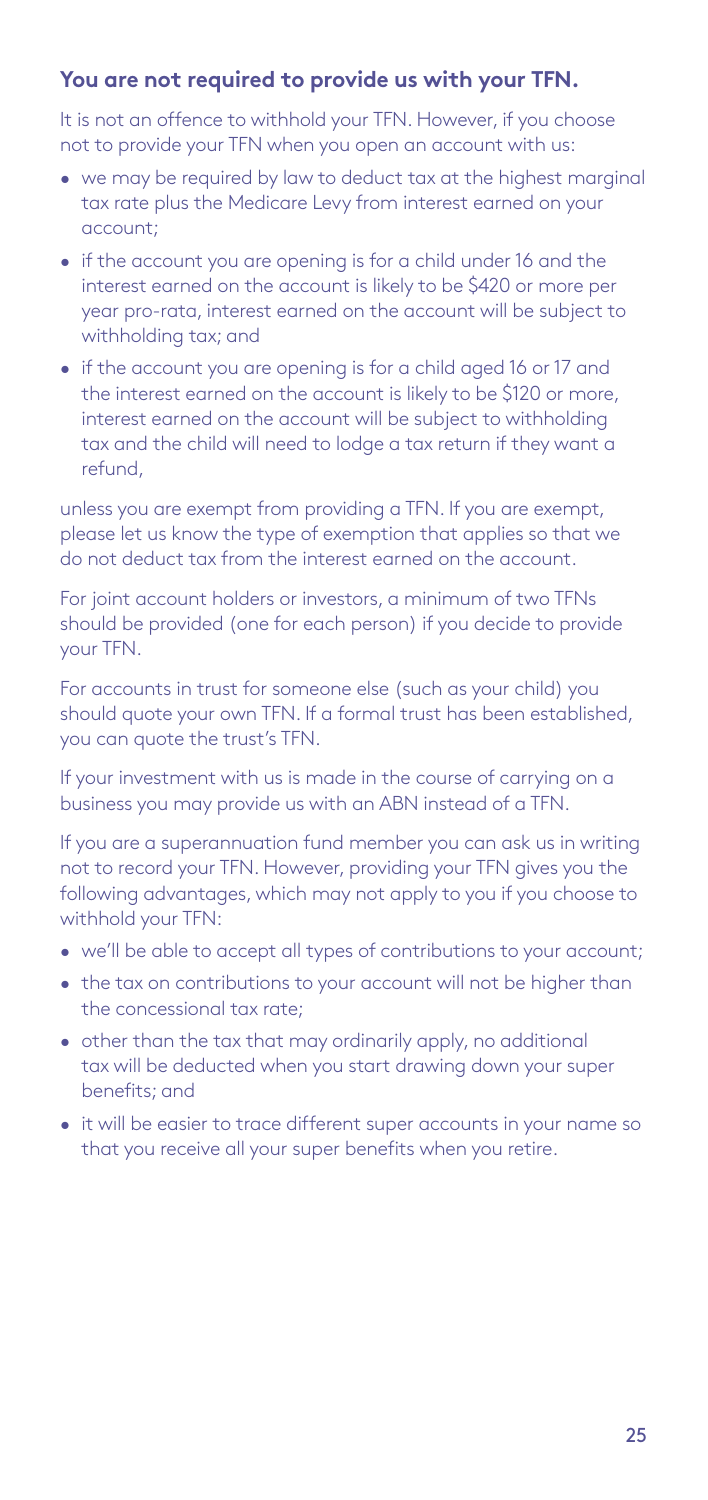#### <span id="page-25-0"></span>**Who we share your TFN with.**

We are required to report details of interest or dividend income earned, withholding tax deducted and TFNs and exemptions recorded in connection with the accounts and investments you hold with us to the ATO.

In addition, if you are a superannuation fund member and you provide your TFN, we may provide your TFN to another super plan or retirement savings provider if your benefits are transferred, unless you request in writing that your TFN not be disclosed to anyone else.

Otherwise, your TFN will be kept confidential and only shared where permitted by law.

# <span id="page-25-1"></span>12. If you apply for, or obtain, an insurance product.

We collect your personal information in relation to your application for insurance for the purpose of underwriting that insurance product.

In addition to the above, if you apply for or have an insurance product, we may also collect your personal information from:

- insurers, re-insurers and medical and health care providers where we collect personal information about what is being insured, your beneficiaries and for administration of your insurance policies and the assessment of your claims (where applicable);
- other people or businesses who are involved in an insurance claim or that assist us to investigate or process claims, including witnesses and medical practitioners; and
- third parties who arrange life insurance cover for a company, corporate group or other entity that you (as a director, officer, representative, employee or member) are a part of.

If you apply for or have an insurance or superannuation product, we may also share your personal information (including your sensitive information) with:

- insurers, re-insurers, medical and health care providers for the administration of your application and policy, and assessment of claims;
- third party claims management providers, insurance and fraud investigators, cost containment providers and other service providers; and
- your superannuation trustee (and the trustee may disclose information it holds about you to your employer).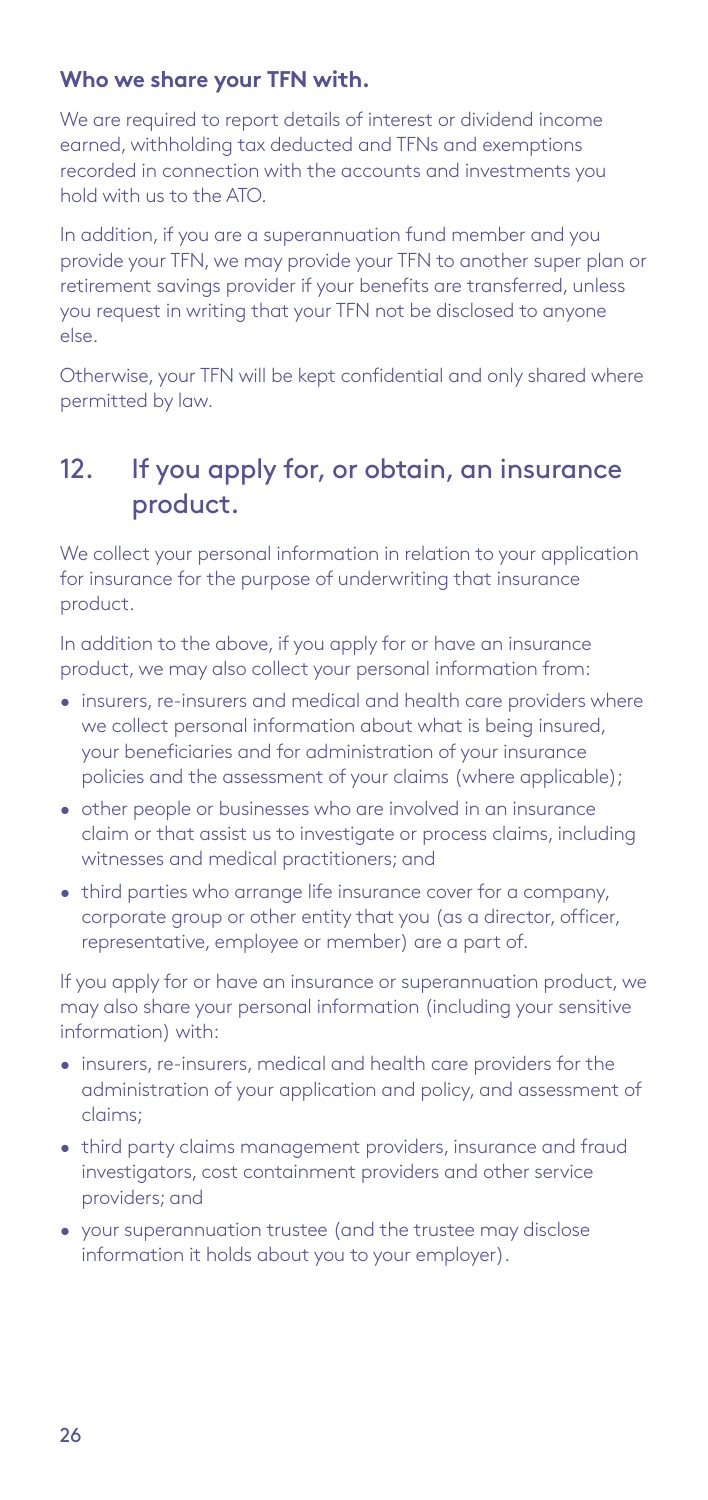# <span id="page-26-1"></span><span id="page-26-0"></span>13. If you give us personal information about someone else.

Before you provide another person's personal information to us (for example, a proposed guarantor or your nominated beneficiary under an insurance policy), you must make them aware:

- that you will be doing this;
- the contents of this Privacy Statement and any other relevant privacy notices; and
- that we will collect, use and share their personal information in accordance with this Privacy Statement and any other privacy notices we give you.

**Where you provide us with another person's sensitive information you must first obtain their consent** to sharing it with us and their consent to us collecting, using and disclosing their sensitive information in accordance with this Privacy Statement and any other relevant privacy notices.

### 14. If you are a representative of a customer.

Where you are a representative, director, corporate officer or signatory, beneficiary or shareholder of one of our customers, or otherwise give instructions on behalf of a customer, we may collect your personal information to process an application by customer for a product or service, manage its account or comply with our legislative and regulatory requirements (both in Australia and overseas).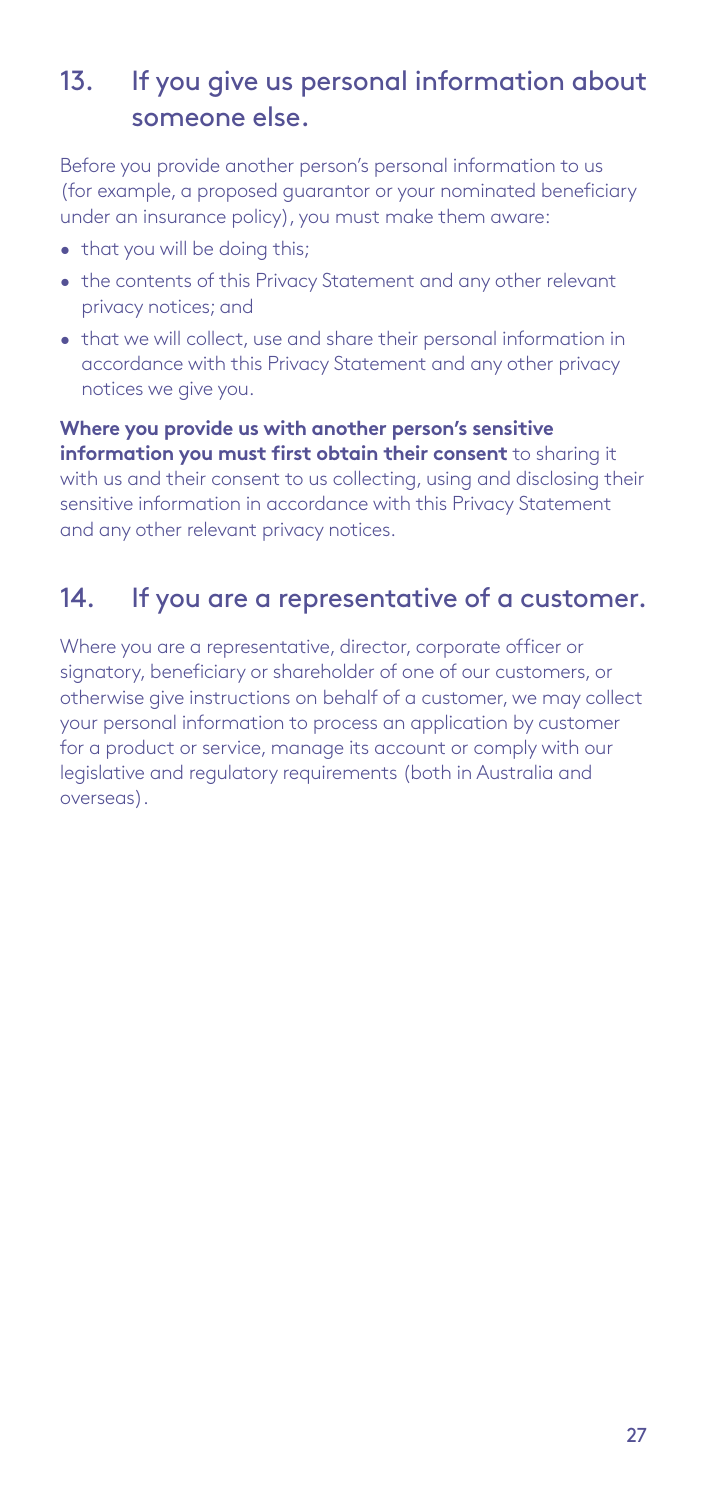# <span id="page-27-0"></span>**Further information about our handling of your personal information.**

# 15. What personal information do we collect and hold?

The personal information (including sensitive information and credit-related information) that we collect and hold about you will depend on the products and services we offer you and the nature of your interactions with the Westpac Group.

In the table below we list some examples of the personal information we collect and hold about you for most of our products and services:

| <b>Type of personal</b><br><i>information</i>                                | <b>Examples of what this may include</b>                                                                                                                                                                                                                                                                                                                                                                                                                 |
|------------------------------------------------------------------------------|----------------------------------------------------------------------------------------------------------------------------------------------------------------------------------------------------------------------------------------------------------------------------------------------------------------------------------------------------------------------------------------------------------------------------------------------------------|
| Personal and<br>contact details                                              | Your name, date of birth, gender,<br>signature, mailing and residential<br>address details, telephone numbers,<br>email addresses, and personal details<br>relevant to any application for credit such<br>as marital status, number and ages of<br>dependents, citizenship and/or residency<br>details, foreign tax residency status,<br>employment details and status, salary<br>details, work history and bank account<br>and credit card information. |
| Government<br>heuzzi<br>identification<br>(copies) and<br><b>identifiers</b> | Your Medicare number, passport details,<br>driver's licence number, and copies of<br>government identification documents.                                                                                                                                                                                                                                                                                                                                |
| Photographs,<br>video or audio<br>recordings                                 | Call recordings when you contact our call<br>centres or branches, and security camera<br>recordings when you visit our branches or<br>offices or use our ATMs.                                                                                                                                                                                                                                                                                           |

#### **For most products and services.**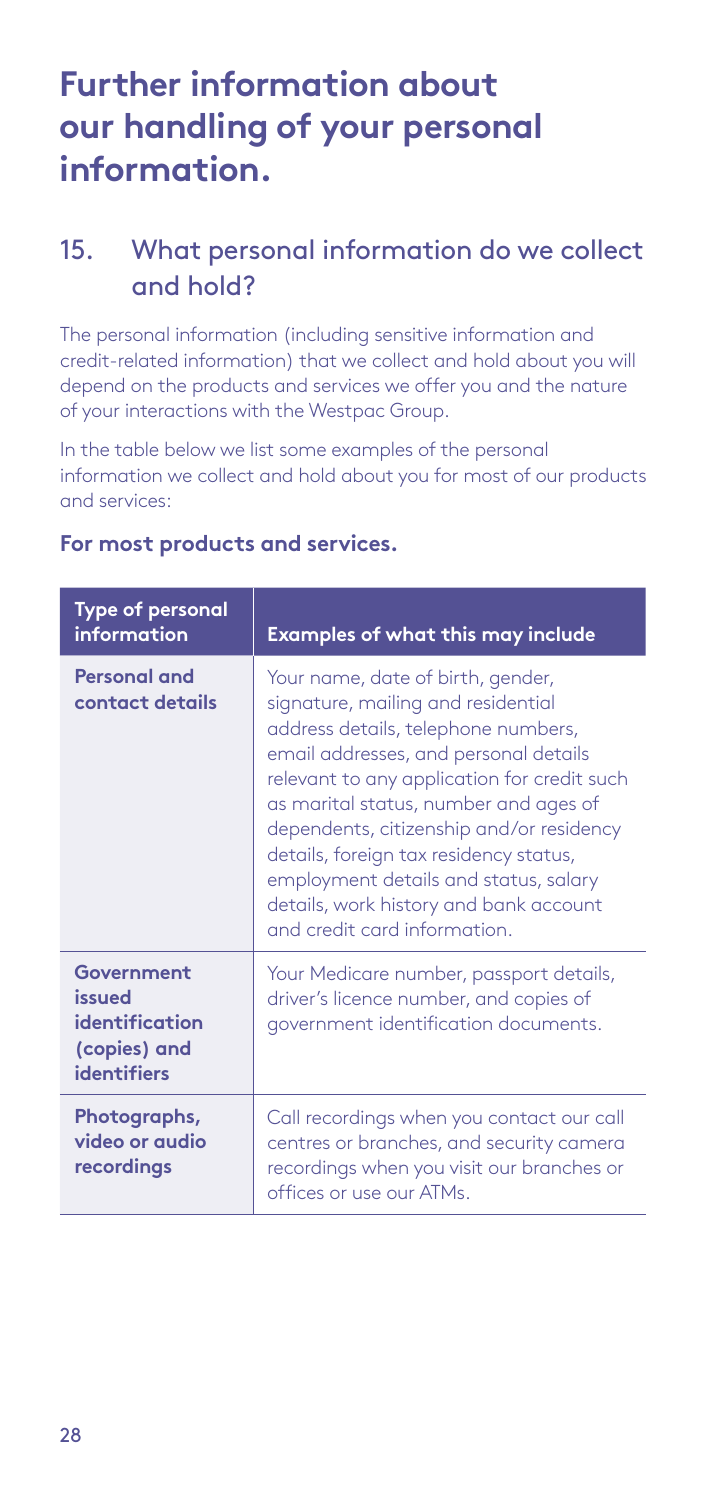| <b>Type of personal</b><br>information               | Examples of what this may include                                                                                                                                                                                                                                                                                                                                                                                                                                                                                                                                                         |
|------------------------------------------------------|-------------------------------------------------------------------------------------------------------------------------------------------------------------------------------------------------------------------------------------------------------------------------------------------------------------------------------------------------------------------------------------------------------------------------------------------------------------------------------------------------------------------------------------------------------------------------------------------|
| <b>Sensitive</b><br>information                      | Information relating to your citizenship,<br>residency status and biometric data<br>(to verify your identity and authorise<br>transactions, for example if you enrol in<br>our 'Smart Verify' or 'Verify-Ewe' service).<br>In addition, we may collect sensitive<br>information about your health, medical<br>history, racial or ethnic origin in the<br>limited circumstances described above<br>under 'Why we collect your personal<br>information' (for example, to offer you<br>specialist Indigenous and remote banking<br>capabilities).                                            |
| <b>Transactional</b><br>information                  | Records of transactions you make using<br>our products and services.                                                                                                                                                                                                                                                                                                                                                                                                                                                                                                                      |
| <b>Interaction and</b><br>behavioural<br>information | • Your interactions with us, including your<br>queries or complaints.<br>• Pages viewed and browsing behaviour<br>on our websites.<br>• How you navigate through our<br>websites and interact with our<br>webpages, including fields completed<br>in forms and applications.                                                                                                                                                                                                                                                                                                              |
| Digital (or<br>electronic<br>information)            | The date and time of your visits to our<br>webpages, geographical information,<br>information about the device used to<br>visit our website (including your tablet or<br>mobile device) such as device IDs and IP<br>addresses, the date and time of accessing<br>online banking and other digital services,<br>and geolocation where you provide<br>permission in your device settings.<br>We may also collect information from<br>third party websites, applications or<br>platforms containing our interactive<br>content or that interface with our own<br>websites and applications. |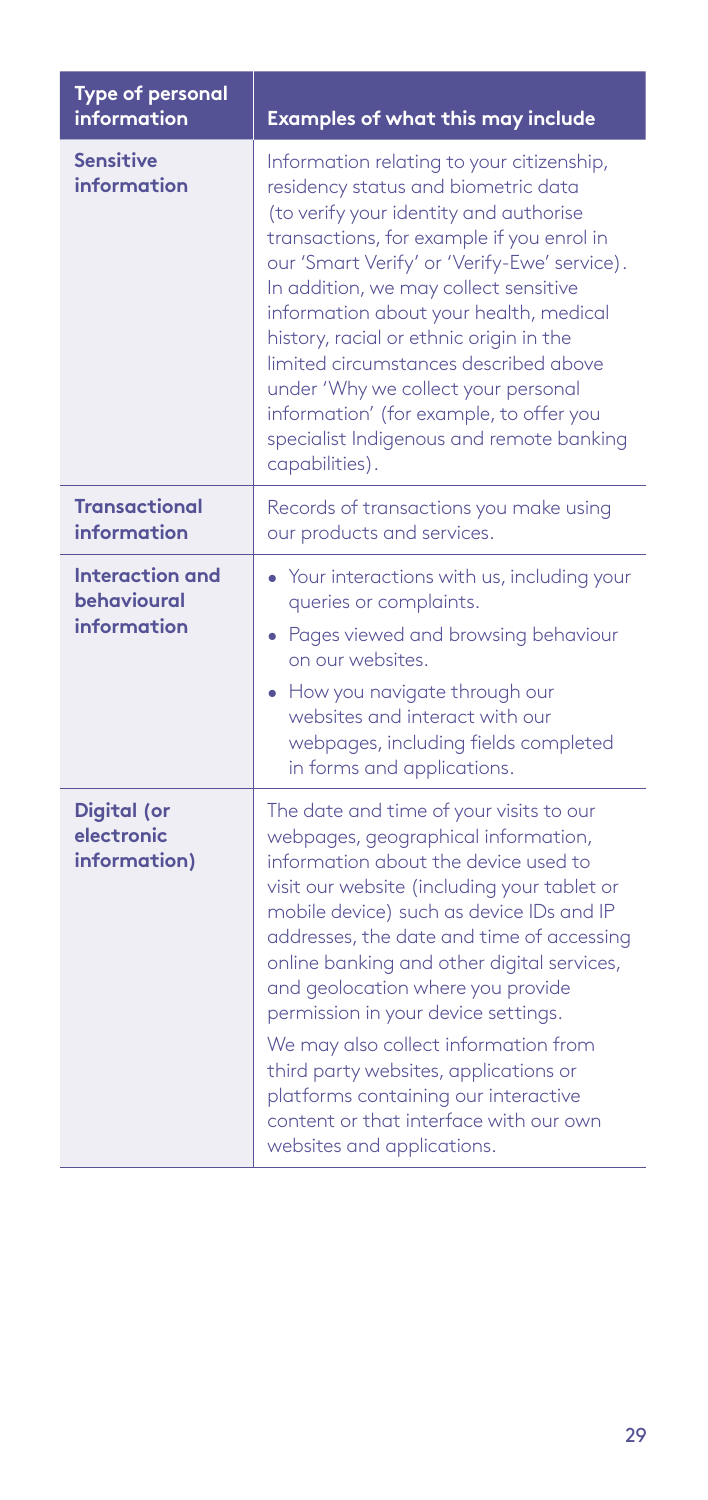| <b>Type of personal</b><br>information   | <b>Examples of what this may include</b>                                                                                                                                                                                                                                                                      |
|------------------------------------------|---------------------------------------------------------------------------------------------------------------------------------------------------------------------------------------------------------------------------------------------------------------------------------------------------------------|
| <b>Publicly available</b><br>information | Searches of ASIC's banned and<br>disqualified persons register, ASIC's<br>insolvency register, bankruptcy register<br>and State or Territory Land Registry<br>Services or real property registers.                                                                                                            |
|                                          | We may collect information about you<br>from Westpac pages on social media<br>platforms if you publicly comment but<br>we will never ask you to supply personal<br>information publicly over any social<br>media platform that we use on which<br>we have a presence and use, such as<br>Facebook or Twitter. |

#### **For credit products.**

If you have applied for a **credit product**, obtain a credit product from us, are offering to act as a guarantor or act as a guarantor for a credit product, we may **also** collect and hold the following personal information about you:

| <b>Type of personal</b><br><i>information</i> | <b>Examples of what this may include</b>                                                                                                                                                                                                                                  |
|-----------------------------------------------|---------------------------------------------------------------------------------------------------------------------------------------------------------------------------------------------------------------------------------------------------------------------------|
| Credit<br>information                         | See a definition of 'Credit information'<br>under 'Credit reporting and credit-related<br>information' section 10.                                                                                                                                                        |
| Credit eligibility<br>information             | See a definition of 'Credit eligibility<br>information' under 'Credit reporting and<br>credit-related information' section 10.                                                                                                                                            |
| Loan application<br>information               | Information about your assets, debts,<br>income and expenditure.                                                                                                                                                                                                          |
| Guarantor<br>information                      | If you are a proposed quarantor for any of<br>our products, we will collect your personal<br>information from the prospective<br>borrower(s). With your consent, we<br>will also collect your credit-related<br>information in accordance with this<br>Privacy Statement. |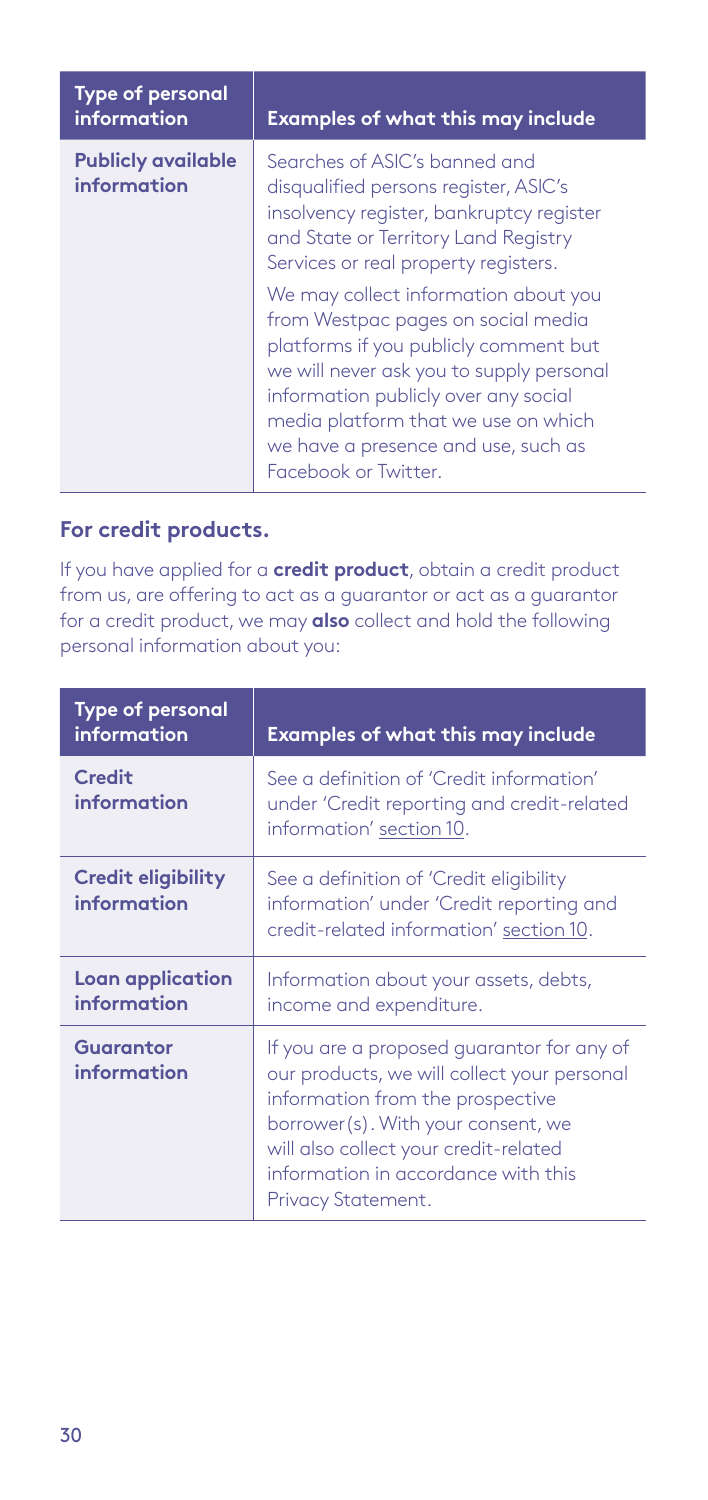<span id="page-30-0"></span>

| <b>Type of personal</b><br>information | <b>Examples of what this may include</b>                                                                                                                                                                             |
|----------------------------------------|----------------------------------------------------------------------------------------------------------------------------------------------------------------------------------------------------------------------|
| <b>Sensitive</b><br>information        | We may collect additional sensitive<br>information about your health, medical<br>history, racial or ethnic origin in limited<br>circumstances described above<br>under 'Why we collect your personal<br>information' |

## 16. How and when do we collect your information?

We collect most of your personal information directly from you, whether in person, on the phone or electronically via our websites, our online platform(s) and email.

For example, we collect your personal information from you when you interact with any Westpac Group Australian business to:

- register your interest in, enquire about or apply for any of our products and/or services or programs;
- provide us with feedback or make a complaint;
- use online banking services or use our mobile or tablet applications;
- visit our websites; or
- talk to us (including by us recording certain of your telephone calls with us), email us, do business with us or otherwise interact with us.

We may also collect your personal information if we infer or generate information about you based on your transactions, preferences, and behaviours (including through the use of data analytics).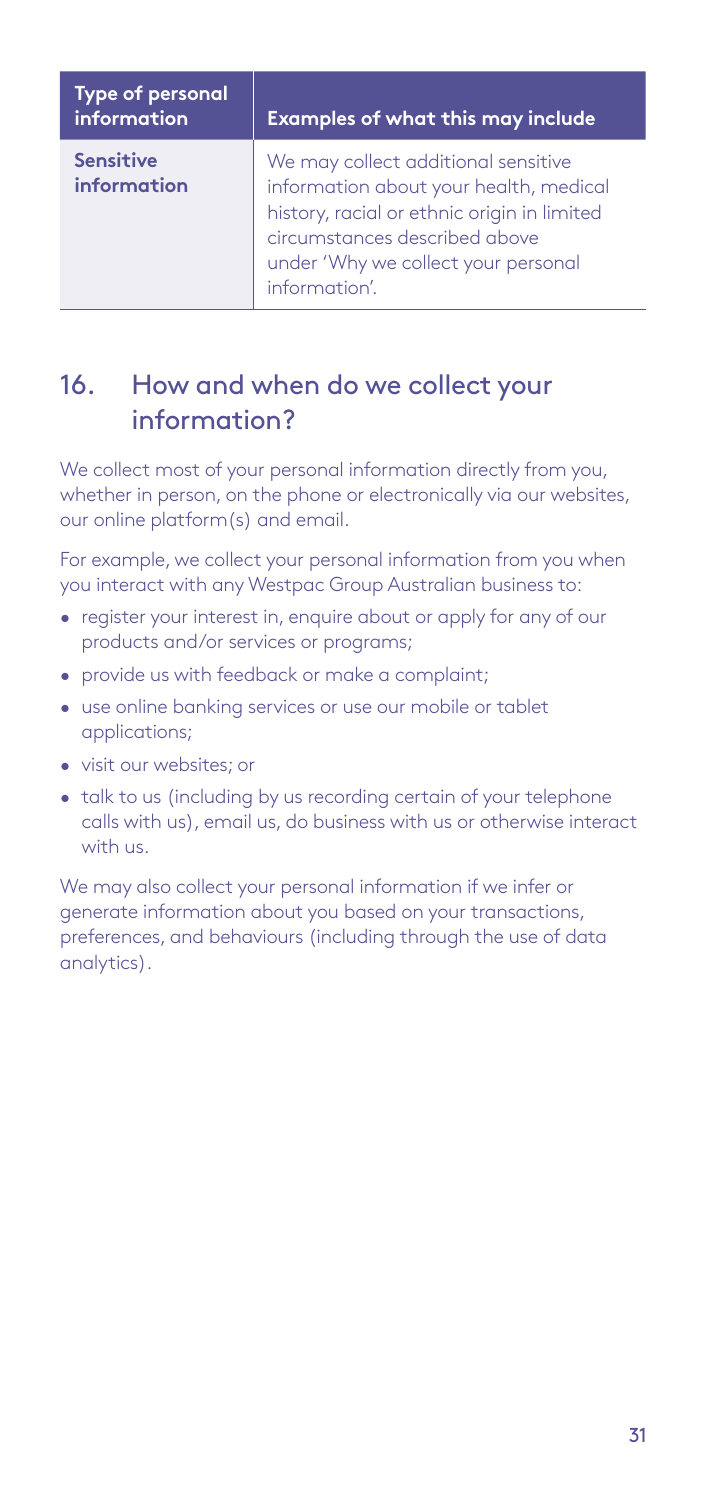# <span id="page-31-0"></span>17. Additional reasons why we hold, use and disclose your personal information.

In addition to the specific reasons we provide for collecting your personal information in [section 4](#page-9-1) 'Why we collect your personal information', we also hold, use and disclose your personal information for additional purposes set out below.

| <b>Purpose</b>                                                                                    | Examples of why we use your personal<br>information                                                                                                                                                                                                                                                                                                                                                                                   |
|---------------------------------------------------------------------------------------------------|---------------------------------------------------------------------------------------------------------------------------------------------------------------------------------------------------------------------------------------------------------------------------------------------------------------------------------------------------------------------------------------------------------------------------------------|
| Improve our<br>products and<br>services, enhance<br>customer<br>relationships and<br>manage risks | to prepare your personal information for<br>data analytics processes, conduct data<br>analytics and generate insights from that<br>data analysis for the benefit of Westpac,<br>to improve the delivery and development<br>of our products, services and programs,<br>enhance our customer relationships and<br>effectively manage risk and adherence to<br>our policies and procedures.                                              |
| <b>Assist third</b><br>parties with<br>their products<br>and services                             | to prepare your personal information for<br>data analytics processes, conduct data<br>analytics and generate insights from<br>that data analysis for the benefit of third<br>parties (noting that the outputs of these<br>activities will not be disclosed to third<br>parties unless they have been subject to a<br>de-identification process or the disclosure<br>is otherwise agreed with you or permitted<br>by applicable laws). |
| Mergers,<br>acquisitions<br>and other<br>sales/funding<br>arrangements                            | to facilitate actual or prospective<br>divestments, acquisitions, investments,<br>debt/loan sales or other changes (and<br>potential changes) to entities that make<br>up the Westpac Group or Westpac Group<br>products and services.                                                                                                                                                                                                |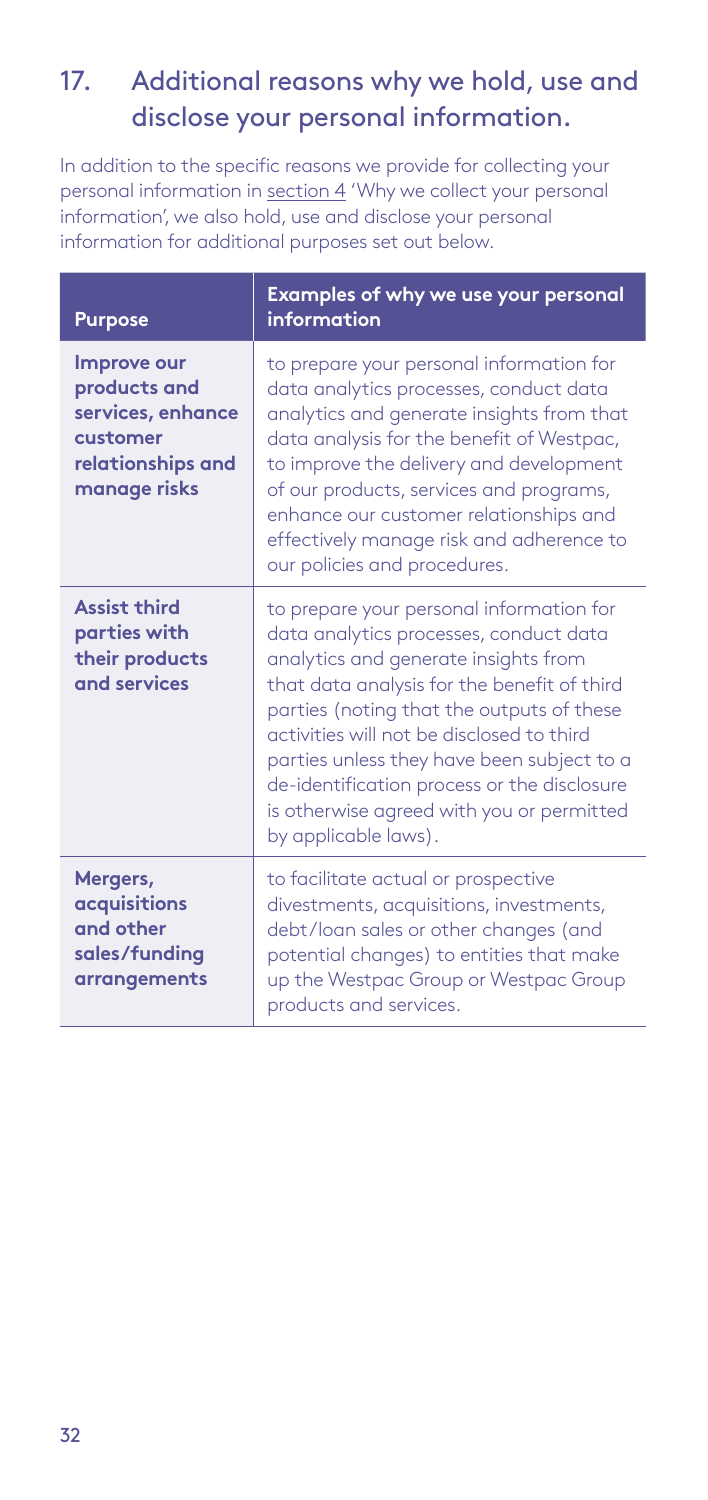# <span id="page-32-0"></span>18. Use of Cookies.

Cookies are small pieces of information stored on your device hard drive or in memory. We use cookies to collect personal information directly from you when you interact with us through our public and secured websites, mobile or tablet applications. We collect limited personal information about you via cookies for the following purposes:

| <b>Purpose</b>                                                   | <b>Description</b>                                                                                                                                                                                                                                                                                                                                                                                                      |
|------------------------------------------------------------------|-------------------------------------------------------------------------------------------------------------------------------------------------------------------------------------------------------------------------------------------------------------------------------------------------------------------------------------------------------------------------------------------------------------------------|
| <b>Security</b>                                                  | Cookies can help secure a user's<br>experience by simplifying login,<br>maintaining session integrity or validating<br>content entered into form fields. We do<br>this to:<br>• effectively manage our business risks;<br>and<br>• verify online banking customers and<br>carry out other essential security<br>checks to offer you a secure and<br>reliable online banking service.                                    |
| <b>Personalise</b><br>and improve<br>your customer<br>experience | Cookies can be used to remember user<br>preferences or understand traffic or<br>webpages. We do this to:<br>help us to remember you the next time<br>you visit our websites;<br>• help us identify products and services<br>that may be of interest and value to<br>you;<br>• tailor digital content to your likely<br>interests: and<br>improve the pages or sites visited by<br>making them faster or more efficient. |
| Measurement<br>and analysis                                      | Cookies can be used to collect data<br>(including location) about users who<br>interact with our public and secured<br>websites, mobile or tablet applications.<br>This data is stored and analysed by us. We<br>do this to measure effectiveness of our<br>marketing, including via third parties, to<br>improve our services to you.                                                                                  |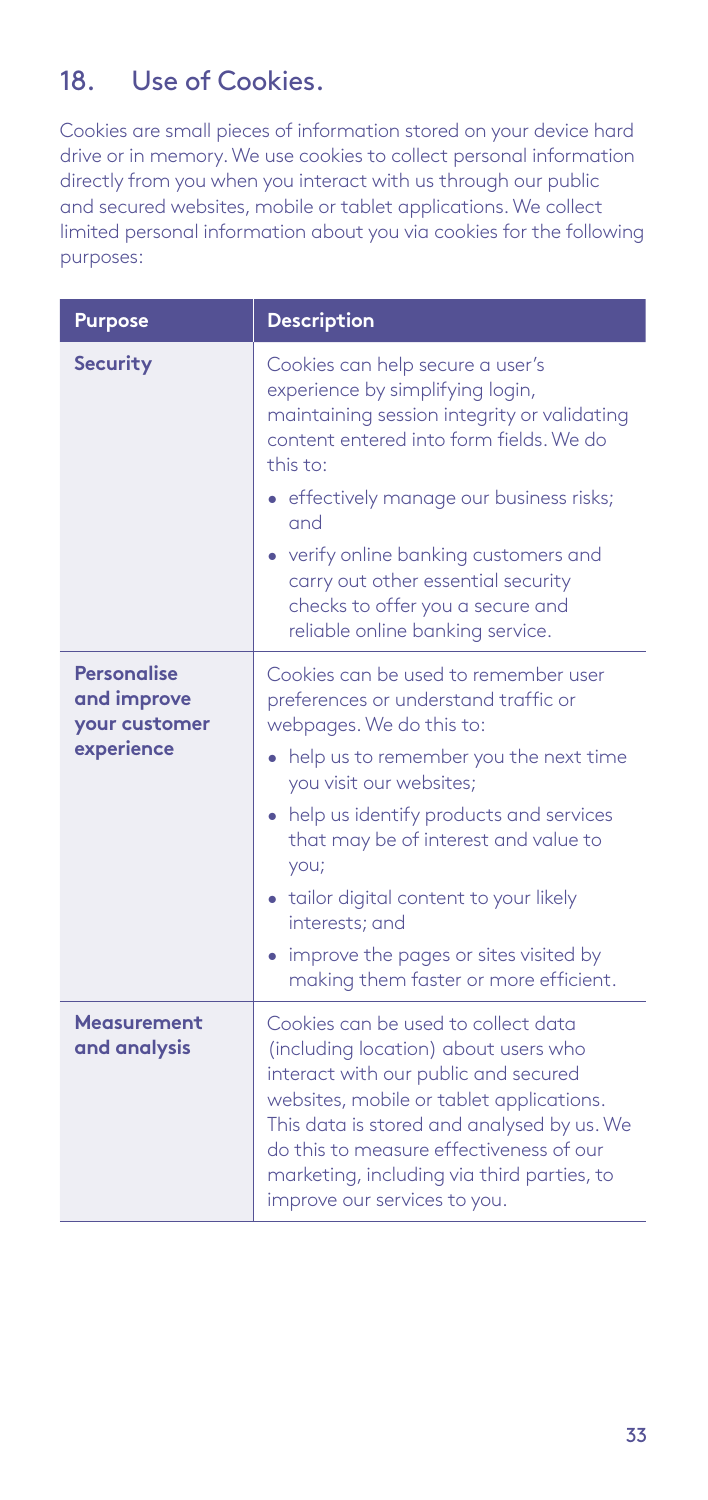<span id="page-33-0"></span>

| <b>Purpose</b>                        | <b>Description</b>                                                                                                                                                            |
|---------------------------------------|-------------------------------------------------------------------------------------------------------------------------------------------------------------------------------|
| <b>Marketing and</b><br>communication | Cookies can be used to launch segment<br>targeted marketing campaigns, promote<br>new services or websites and send<br>segment or targeted messages to you.<br>We do this to: |
|                                       | • determine which products or services<br>may be of interest and value to you<br>and to tell you about them;                                                                  |
|                                       | • advise you of new services or website or<br>app features; and                                                                                                               |
|                                       | • send relevant messages to you.                                                                                                                                              |

## 19. How we protect your personal information.

We take a range of physical, electronic and other security measures, to protect the security, confidentiality and integrity of your personal information (including your sensitive and creditrelated information). For example:

- access to our information systems is controlled through identity and access management controls;
- employees and our authorised representatives (including RAMS franchisees) are bound by internal information security policies and are required to keep personal information secure;
- all employees and our authorised representatives (including RAMS franchisees) are required to complete training about privacy and information security;
- we monitor and review our compliance with internal policies; and
- we regularly assess our security measures against industry best practices.

# <span id="page-33-1"></span>20. Sharing your personal information overseas.

#### **For most products and services.**

We will share your personal information (including your sensitive information) outside Australia to some of the types of recipients and for the purposes noted above, including:

• organisations operating overseas with whom we partner to provide goods and services to you and our contracted service providers operating overseas, which are likely to be located in New Zealand, United States, Canada, India, the Philippines, UK, Malaysia and Brazil;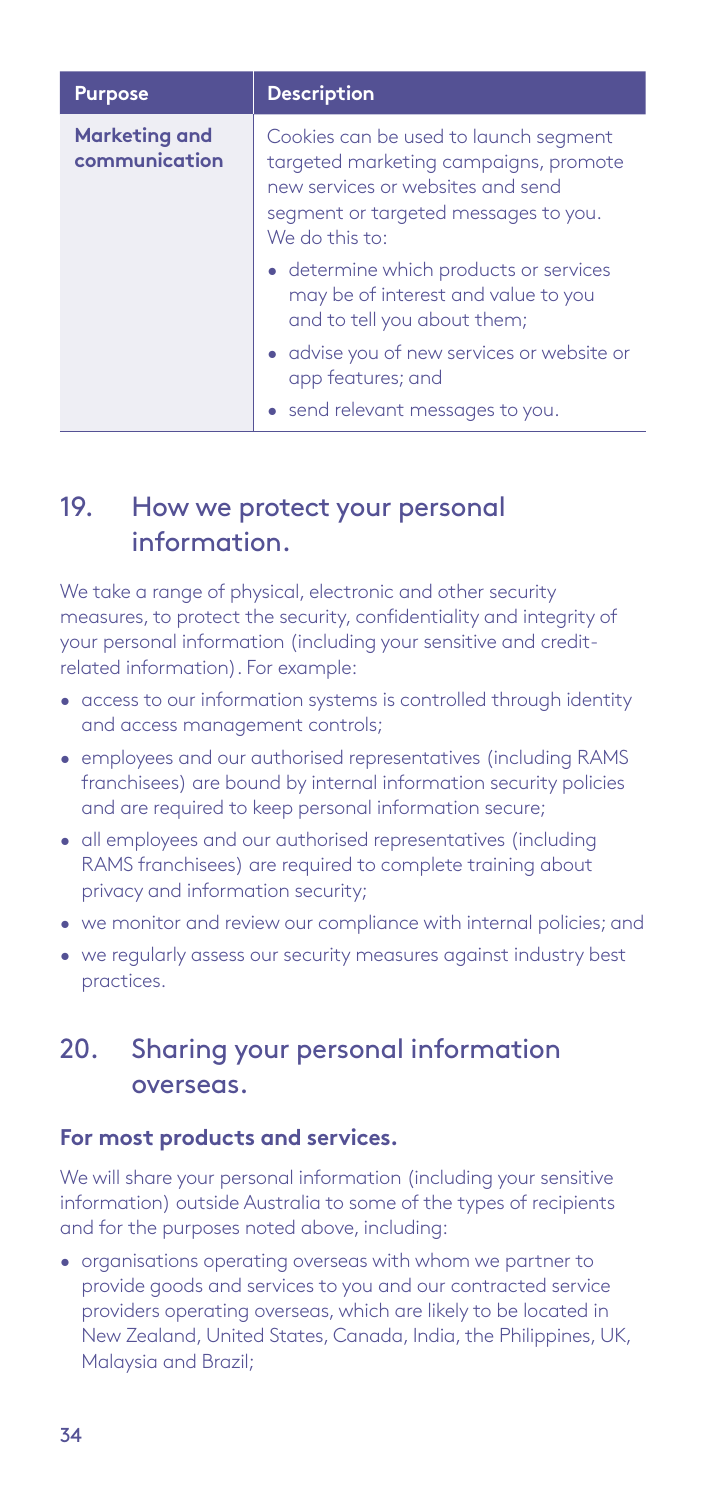- <span id="page-34-0"></span>• Westpac Group companies located in Germany, Hong Kong, Singapore, New Zealand, UK, United States, and Papua New Guinea to help us deliver or support the provision of our products and services to you; and
- for international transactions, such as currency exchanges, we will disclose your information to the corresponding international party and their financial services organisations in order to process the transaction. The countries where we disclose your information will depend on the details of the transaction you ask us to carry out.

#### **For credit products.**

Our processes for approving and managing credit products involve some tasks being carried out for us by third party service providers, both in and outside Australia, including in India and the Philippines. In carrying out these tasks, service providers may have access to credit-related information.

### <span id="page-34-1"></span>21. Accessing and correcting your personal information.

You can request access to the personal information (including your sensitive information and credit-related information) that we hold about you. You can also ask for corrections to be made to it. To do so, please contact us using the contact details provided below.

If your request relates to your credit-related information, you may also want to contact the relevant credit reporting bodies that have credit-related information about you on file and make similar corrections to your information.

If you want to access or correct your consumer data pursuant to the Consumer Data Right, please refer to our [Consumer Data Right](https://www.westpac.com.au/content/dam/public/wbc/documents/pdf/aw/WBC_CDR_Policy.pdf)  [policy](https://www.westpac.com.au/content/dam/public/wbc/documents/pdf/aw/WBC_CDR_Policy.pdf).

We will seek to verify your identity before we allow access, or make changes, to your personal information or credit-related information.

There is no fee for requesting corrections to your personal information or for us to make those corrections. In some circumstances, we may charge you a reasonable amount for providing you access to your personal information to cover the costs of locating the information, copying it and supplying it to you.

We are not required to provide you with access to your personal information in certain limited circumstances, for example where a Court or Tribunal order requires us to deny access. There are also certain circumstances in which we are not required to correct your personal information – for example, where we are not satisfied that the information we have on record for you is inaccurate, out-ofdate, incomplete, irrelevant or misleading.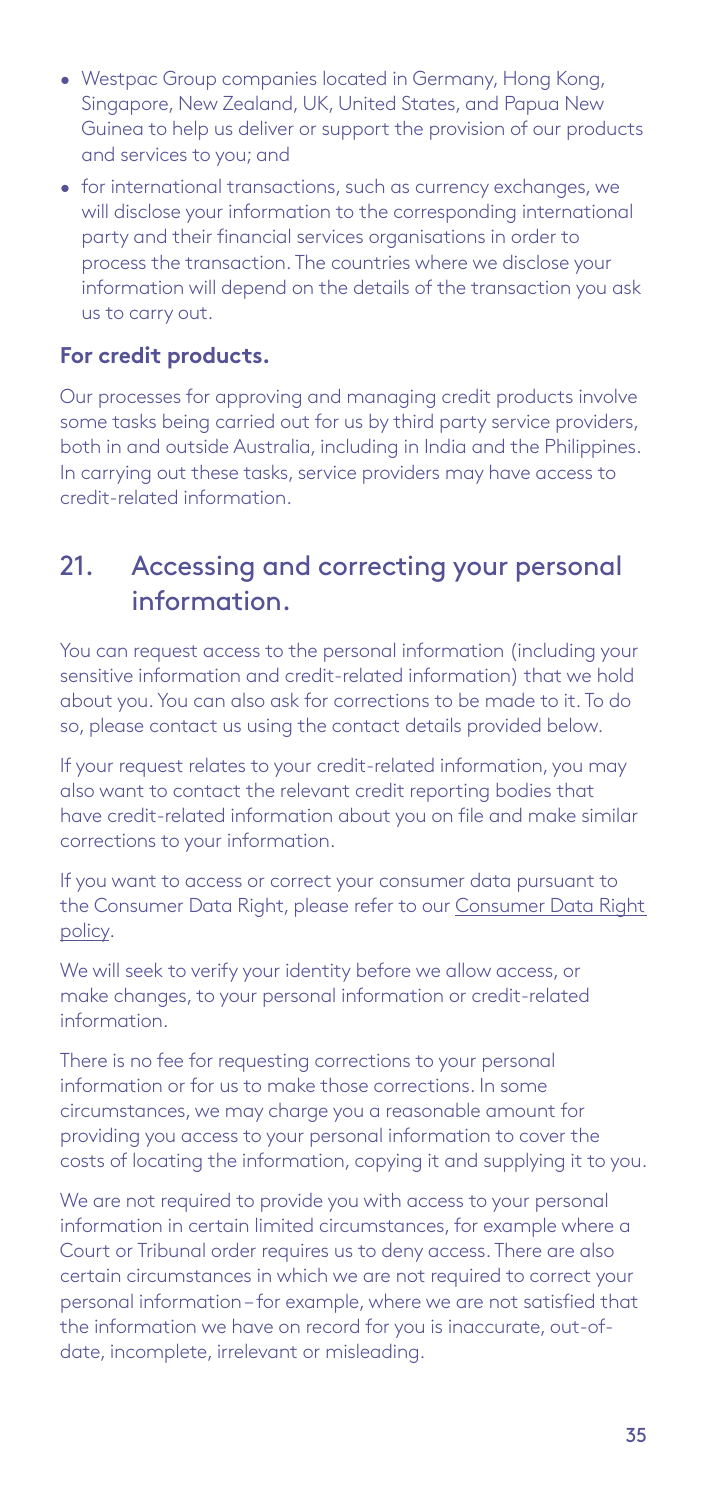<span id="page-35-0"></span>However, if we refuse to give you access to or to correct your personal information, we will give you a notice explaining our reasons (except to the extent it would be unreasonable or unlawful for us to do so) and provide you with information on how you can complain about our refusal.

# <span id="page-35-1"></span>22. Resolving your privacy complaints and concerns.

If you have a question or complaint about how your personal information (including sensitive information and credit-related information) is being handled by us, our affiliates or service providers, please contact us first by using the contact details provided below.

#### **Delivering on our service promise.**

We are constantly striving to provide the best possible service, and we will do our best to efficiently and fairly resolve any concern you have.

#### **Our commitment to you.**

If you are ever unhappy about something we have done – or perhaps not done – please give us the opportunity to put things right.

Our aim is to resolve your complaint within five (5) business days, and where possible we will resolve your complaint on the spot. If we need additional time to get back to you, we will let you know. Should we be unable to resolve your concern at your first point of contact, we will then refer the complaint to our dedicated Customer Managers in our Customer Solutions team.

Our Customer Solutions Customer Managers are here to find a solution for you and will ensure that you're regularly updated about the progress we are making to resolve your complaint.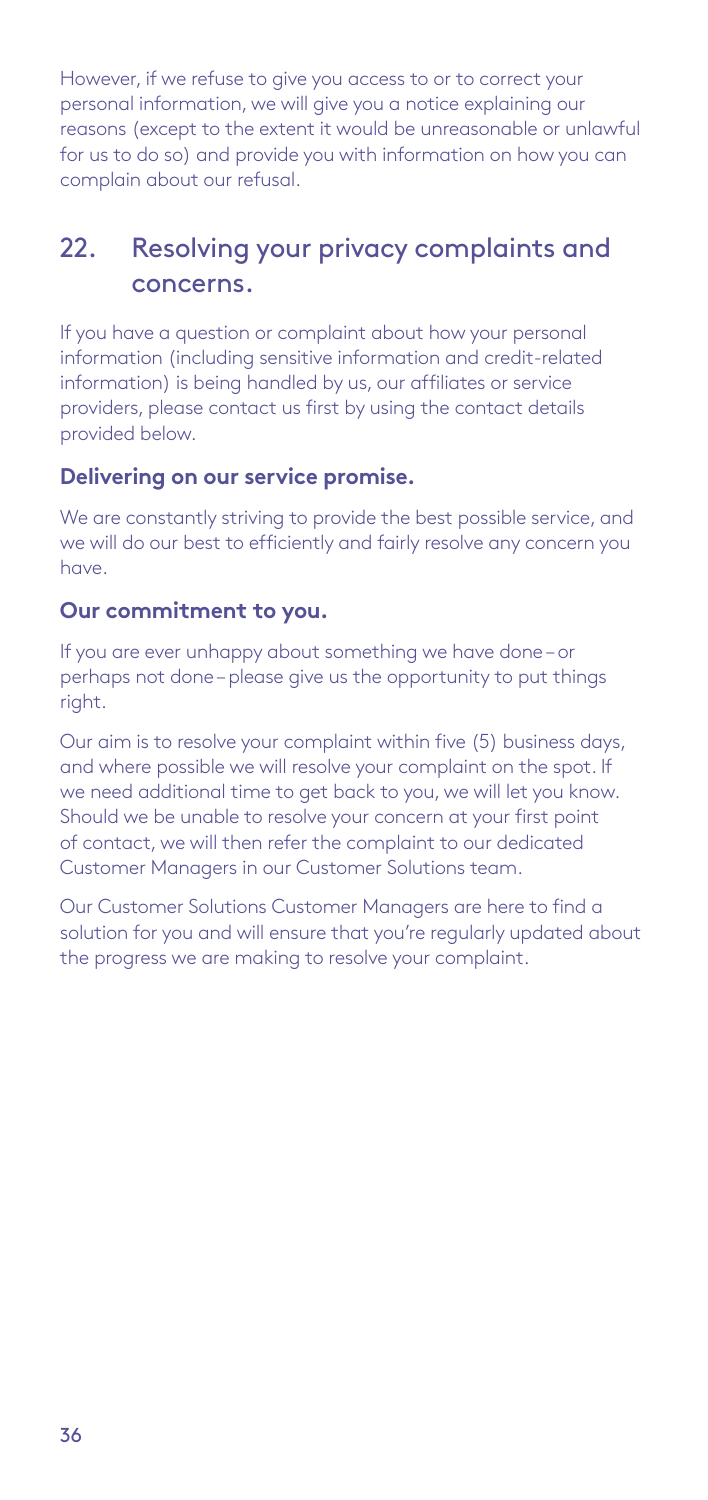# <span id="page-36-0"></span>23. If you are still unhappy.

If you are not satisfied with our response to, or handling of, your complaint, you can contact the external dispute resolution scheme, the Australian Financial Complaints Authority (AFCA).

AFCA provides a free and independent service to resolve complaints by consumers and small businesses about financial firms (e.g. banks), where that complaint falls within AFCA's terms of reference.

The contact details for AFCA are set out below.

Australian Financial Complaints Authority

| <b>Online:</b> www.afca.org.au                                                          |
|-----------------------------------------------------------------------------------------|
| <b>Email:</b> info@afca.org.au                                                          |
| <b>Phone:</b> 1800 931 678 (free call)                                                  |
| <b>Post:</b> Australian Financial Complaints Authority<br>GPO Box 3, Melbourne VIC 3001 |
| Lleder the Driven : Act you populate the the Office                                     |

Under the Privacy Act you may complain to the Office of the Australian Information Commissioner (OAIC) if you have raised a complaint with us and you're not happy with our response or have concerns about the way we handle your personal information. The contact details for the OAIC are set out below.

Office of the Australian Information Commissioner

- **Phone:** 1300 363 992
- **Online:** www.oaic.gov.au
- **Email:** enquiries@oaic.gov.au
- **Post:** Office of the Australian Information Commissioner GPO Box 5218, Sydney NSW 2001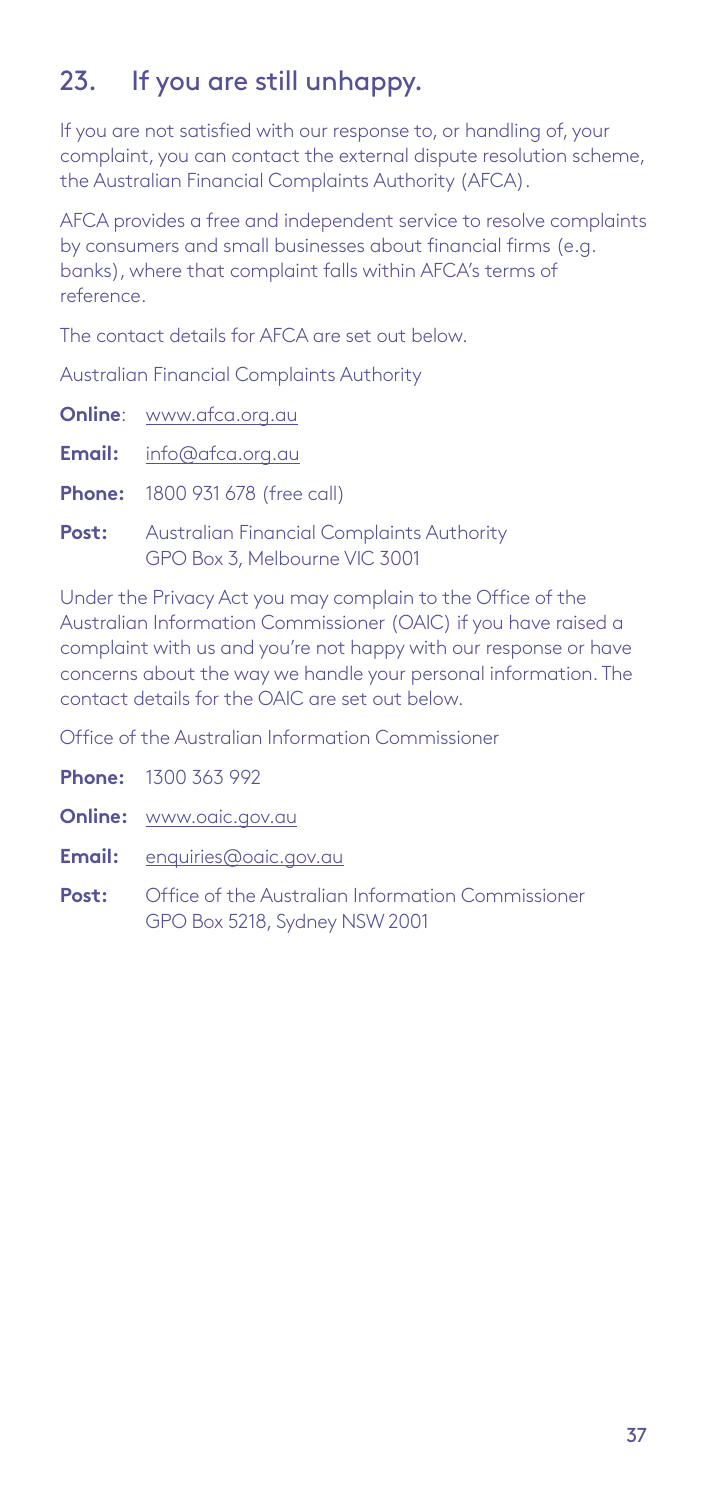# <span id="page-37-0"></span>24. Contact us.

**Bank of Melbourne** customers can contact us by:

- calling 13 22 66 call centres are open 8am 8pm (AEST), Monday – Saturday from anywhere in Australia;
- visiting any of our branches in person;
- online at [bankofmelbourne.com.au](http://bankofmelbourne.com.au) using our [secure feedback form](https://eforms.bankofmelbourne.com.au/olfmu/eforms/ConsumerFeedback/#/welcome) to provide feedback, share your suggestions, provide a complaint or compliment; or
- write to us at Reply Paid 5265, Sydney NSW 2001.

**Westpac** customers can contact us:

- over the phone on 1300 130 467 or 132 032 our call centres are open 8am – 8pm, 7 days a week except Public Holidays from anywhere in Australia. If you are overseas, please call +61 2 9155 7700, 24 hours a day, 7 days a week;
- in person at any branch;
- online at [westpac.com.au](http://westpac.com.au) using our [secure feedback form](https://banking.westpac.com.au/olfmu/eforms/ConsumerFeedback/#/welcome) to provide feedback, share your suggestions, provide a complaint or compliment;
- by email – [westpaccustomersolutions@westpac.com.au;](mailto:westpaccustomersolutions%40westpac.com.au?subject=) or
- by writing to us at Reply Paid 5265, Sydney NSW 2001.

**XYLO** customers can contact us by:

- calling 1300 XYLO FX (1300 995 639);
- emailing [CustomerCare@XYLO.com.au](mailto:CustomerCare%40XYLO.com.au?subject=);
- contacting us using our [Contact Us form](https://www.xylo.com.au/contact_us.aspx); or
- write to us at XYLO Foreian Exchange GPO Box 5198 Sydney NSW 2001.

**St.George** customers can contact us by:

- calling 13 33 30 call centres are open 8am 8pm (AEST), Monday-Saturday from anywhere in Australia;
- in person-at any branch;
- online at [stgeorge.com.au](http://stgeorge.com.au) using our [secure feedback form](https://eforms.stgeorge.com.au/olfmu/eforms/ConsumerFeedback/#/welcome) to provide feedback, share your suggestions, provide a complaint or compliment;
- email - [stgeorgecustomersolutions@stgeorge.com.au](mailto:stgeorgecustomersolutions%40stgeorge.com.au?subject=); or
- write to us at Reply Paid 5265, Sydney NSW 2001

**BankSA** customers can contact us by:

- calling 13 13 76 call centres are open 7:30am 7:30pm (ACST), Monday–Saturday from anywhere in Australia;
- visiting any of our branches in person;
- online at [banksa.com.au](http://bankofmelbourne.com.au) using our [secure feedback form](https://eforms.banksa.com.au/olfmu/eforms/ConsumerFeedback/#/welcome ) to provide feedback, share your suggestions, provide a complaint or compliment; or
- writing to us at Reply Paid 5265, Sydney NSW 2001.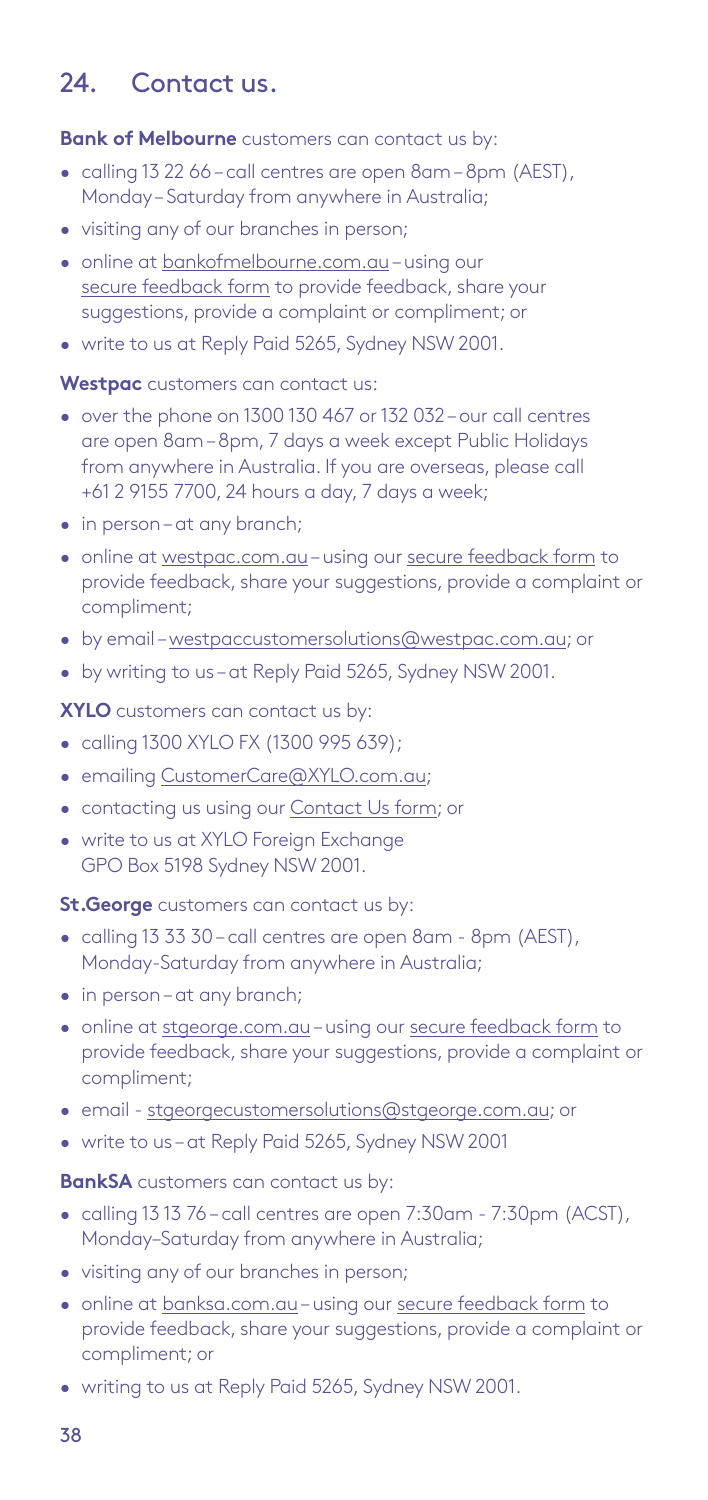<span id="page-38-0"></span>**BT** customers can contact us by:

- calling 132 135 lines are open 8:30am 5:30pm, Monday Friday (AEST);
- online at [bt.com.au](http://bt.com.au)  using our [secure feedback form](https://secure.bt.com.au/forms/complaints.asp) to provide feedback, share your suggestions, provide a complaint or compliment; or
- write to us at BT, GPO Box 2675, Sydney NSW 2001.

**Asgard** customers can contact us by:

- calling 1800 731 812. If you are overseas please call +61 2 9155 4010;
- using our [Contact Us form](https://secure.bt.com.au/contact-us/contact-asgard.asp); or
- write to us at Asgard PO Box 7490, Cloisters Square WA 6850.

**RAMS** customers can contact us by:

- calling 13 RAMS (13 7267) Monday Friday 8am 8pm, Saturday – Sunday 9am – 5pm (AEST). If you're overseas please call +612 9647 6967;
- emailing [privacy\\_officer@ramsservices.com.au;](mailto:privacy_officer%40ramsservices.com.au?subject=)
- in person by visiting any RAMS Home Loan Centre;
- online at [rams.com.au](http://rams.com.au)  using our [secure feedback form](https://www.rams.com.au/contact-us-feedback-and-complaints/) to provide feedback, share your suggestions, provide a complaint or compliment; or
- write to us at Locked Bag 5001, Concord West NSW 2138.

**Capital Finance** customers can contact us by:

- calling 1300 300 309 8:30 am 6:00 pm AEST weekdays, from anywhere in Australia;
- emailing [dispute\\_resolution@capital-finance.com.au](mailto:dispute_resolution%40capital-finance.com.au?subject=) to provide feedback, share your suggestions, provide a complaint or compliment; or
- write to us at Reply Paid 5265, Sydney NSW 2001.

#### **For all Westpac Group customers – Privacy Officer.**

Our Privacy Officer can be contacted in relation to privacy concerns by writing to Reply Paid 5265, Sydney NSW 2001. For further information go to our website and search 'Feedback and Complaints'.

## 25. Changes to this Privacy Statement.

We may update this Privacy Statement from time to time. An upto-date version of this Privacy Statement is available at any time at [bankofmelbourne.com.au/privacy/privacy-statement](http://www.bankofmelbourne.com.au/privacy/privacy-statement)

This Privacy Statement was published on 20 June 2022.